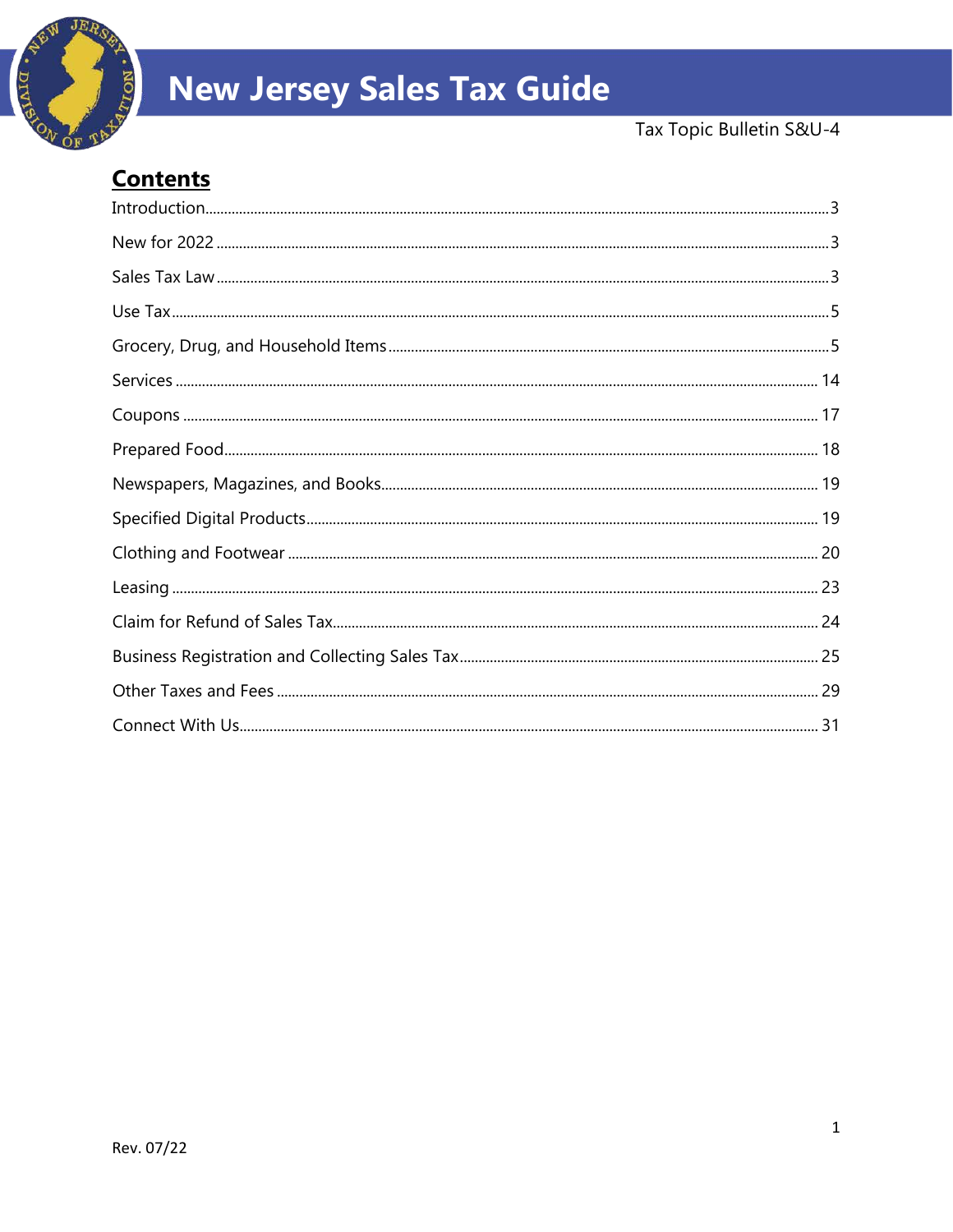|              |                       | <b>Revision History</b>                  |                                                                                                          |
|--------------|-----------------------|------------------------------------------|----------------------------------------------------------------------------------------------------------|
| <b>Date</b>  | Page<br><b>Number</b> | <b>Topic</b>                             | <b>Revision</b>                                                                                          |
| July 6, 2022 | 3 & 8                 | Taxability of<br><b>Medical Cannabis</b> | This revision updates information<br>about the taxability of medical<br>cannabis effective July 1, 2022. |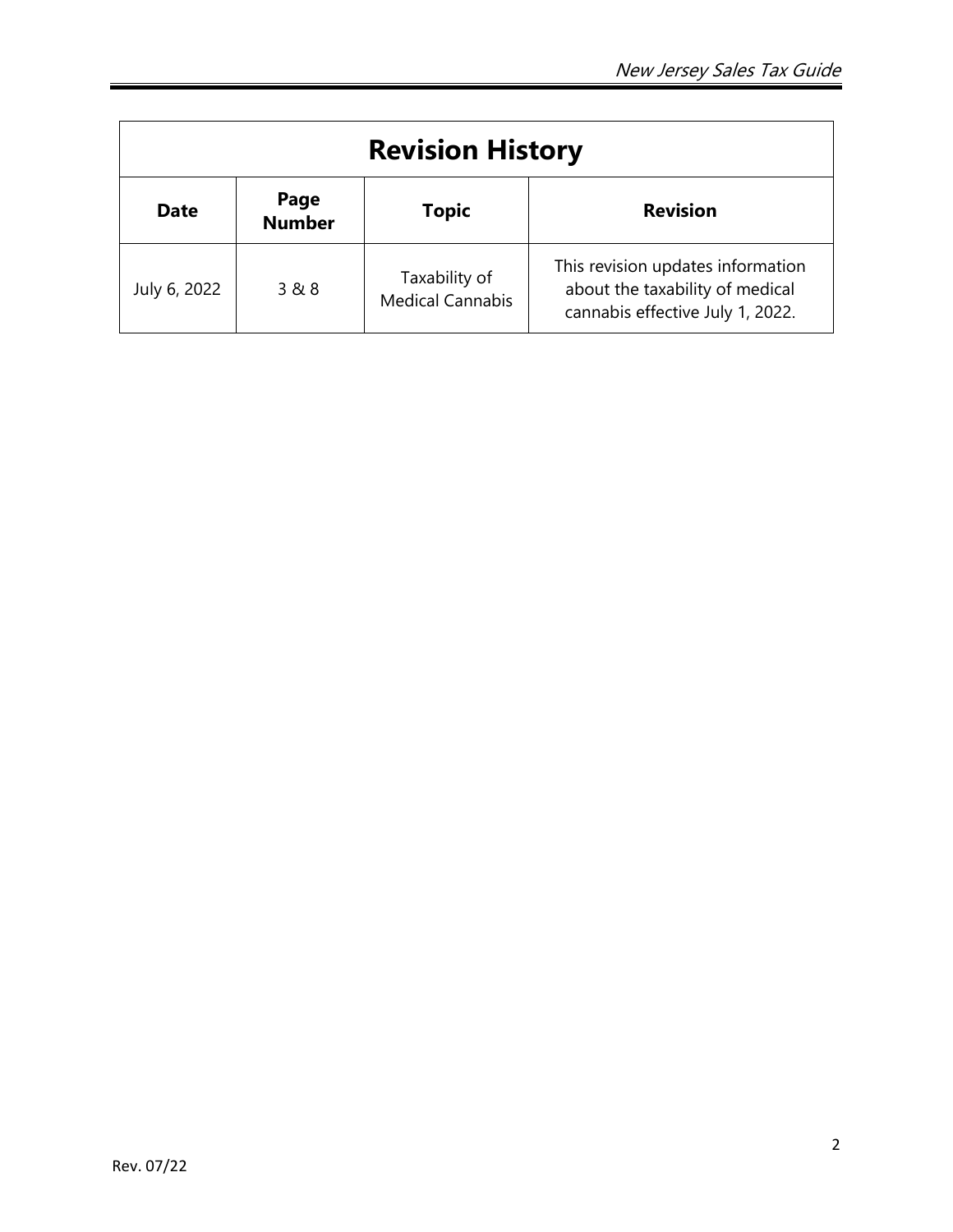# <span id="page-2-0"></span>**Introduction**

This bulletin has been designed as a guide to New Jersey Sales Tax and the taxability of certain items and services sold at retail. The lists of taxable and exempt items given throughout this publication are not meant to be all-inclusive. If after reading this bulletin you are unsure whether an item is taxable, [contact](#page-30-0) the New Jersey Division of Taxation. Information on the taxability of boats is available on the Division's [website.](http://www.state.nj.us/treasury/taxation/boatbill.shtml)

# <span id="page-2-1"></span>**New for 2022**

Retail sales of recreational cannabis are subject to Sales Tax (N.J.S.A. 54:32B-3(a)). Any business involved in the sale of cannabis must be registered with the Division.

For more information, see [Recreational Cannabis and Licensed Cannabis Establishments.](https://www.nj.gov/treasury/taxation/pdf/pubs/tb/tb104.pdf)

Retail sales of medical cannabis are *not taxable* effective July 1, 2022.

# <span id="page-2-2"></span>**Sales Tax Law**

The New Jersey Sales and Use Tax Act imposes a tax on the receipts from every retail sale of tangible personal property, specified digital products, and the sale of certain services, except as otherwise provided in the Act. Tangible personal property can include prewritten computer software delivered electronically. In addition, most services performed on tangible personal property and specified digital products are taxable unless they are specifically exempted by law. Exempt items include most food sold as grocery items, most clothing and footwear, disposable paper products for household use, prescription drugs, and over-the-counter drugs.

### **Streamlined Sales and Use Tax Agreement (SSUTA)**

The Streamlined Sales and Use Tax Agreement affects the New Jersey Sales Tax treatment of certain products and services, including, but not limited to, candy, soft drinks, prepared food, certain clothing and footwear, grooming and hygiene products, and lease transactions.

More information on the Streamlined Sales and Use Tax Agreement is available [online.](http://www.state.nj.us/treasury/taxation/streamnotices.shtml)

### <span id="page-2-3"></span>**Urban Enterprise Zones**

New Jersey has established Urban Enterprise Zones in a number of economically distressed cities in the State. Within these zones, qualified businesses that have a UZ-2 certificate may charge Sales Tax at half of the regular rate on sales of tangible personal property qualified for the reduced rate. In order for the qualified UEZ seller to offer this reduced rate, the purchaser must place the order in person at the seller's place of business in the zone. In addition, the purchaser must accept delivery at the seller's place of business within the zone, or the seller must deliver the property from its business location in the zone, not from another location.

More information on Urban Enterprise Zones and the benefits available to qualified UEZ businesses is provided on the Division's [website.](http://www.state.nj.us/treasury/taxation/uez.shtml)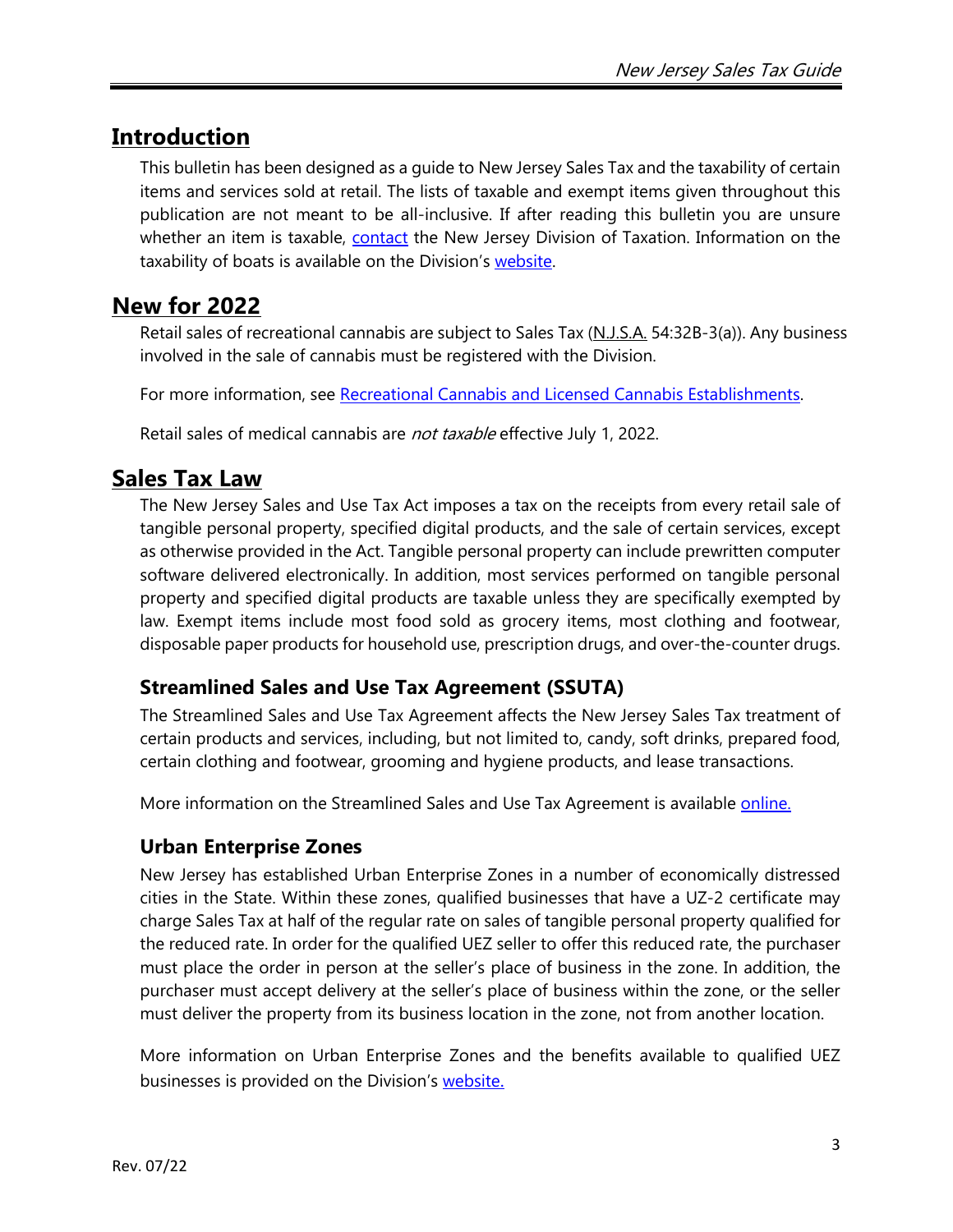### **Salem County Reduced Sales Tax**

Certain sales made by businesses located in Salem County are subject to Sales Tax at half of the regular rate. Although there are certain exceptions, the reduced rate applies solely to retail sales of tangible personal property. The following are not eligible for the reduced rate:

- Motor vehicles:
- Alcoholic beverages;
- Cigarettes;
- Mail-order, catalog, or internet sales;
- Sales of services (e.g., maintenance and/or repairs);
- Prepared food, meals, and beverages;
- Telephone and electronically communicated sales;
- Sales made from locations outside the county;
- Charges for admissions or amusements;
- Charges for room occupancy, including hotels and transient accommodations such as short-term rentals of rooms, homes, or other lodging;
- Cannabis.

To qualify for the reduced rate, the sale must be made in person from a place of business regularly operated by the seller for the purpose of making retail sales. In addition, the purchaser must accept delivery at the seller's place of business in Salem County, or the seller must deliver the property to the purchaser from the seller's location in Salem County.

### **Transient Accommodations**

New Jersey taxes occupancies of certain types of real property, such as hotels and motels. Current law extends similar tax treatment to transient accommodations.

Transient accommodations are short-term rentals such as:

- Vacation rentals;
- Houses;
- Rooms;
- Similar lodging for guests on a transient basis.

New Jersey property owners who provide transient accommodations are now required to collect and remit New Jersey Sales Tax, the State Occupancy Fee, the Municipal Occupancy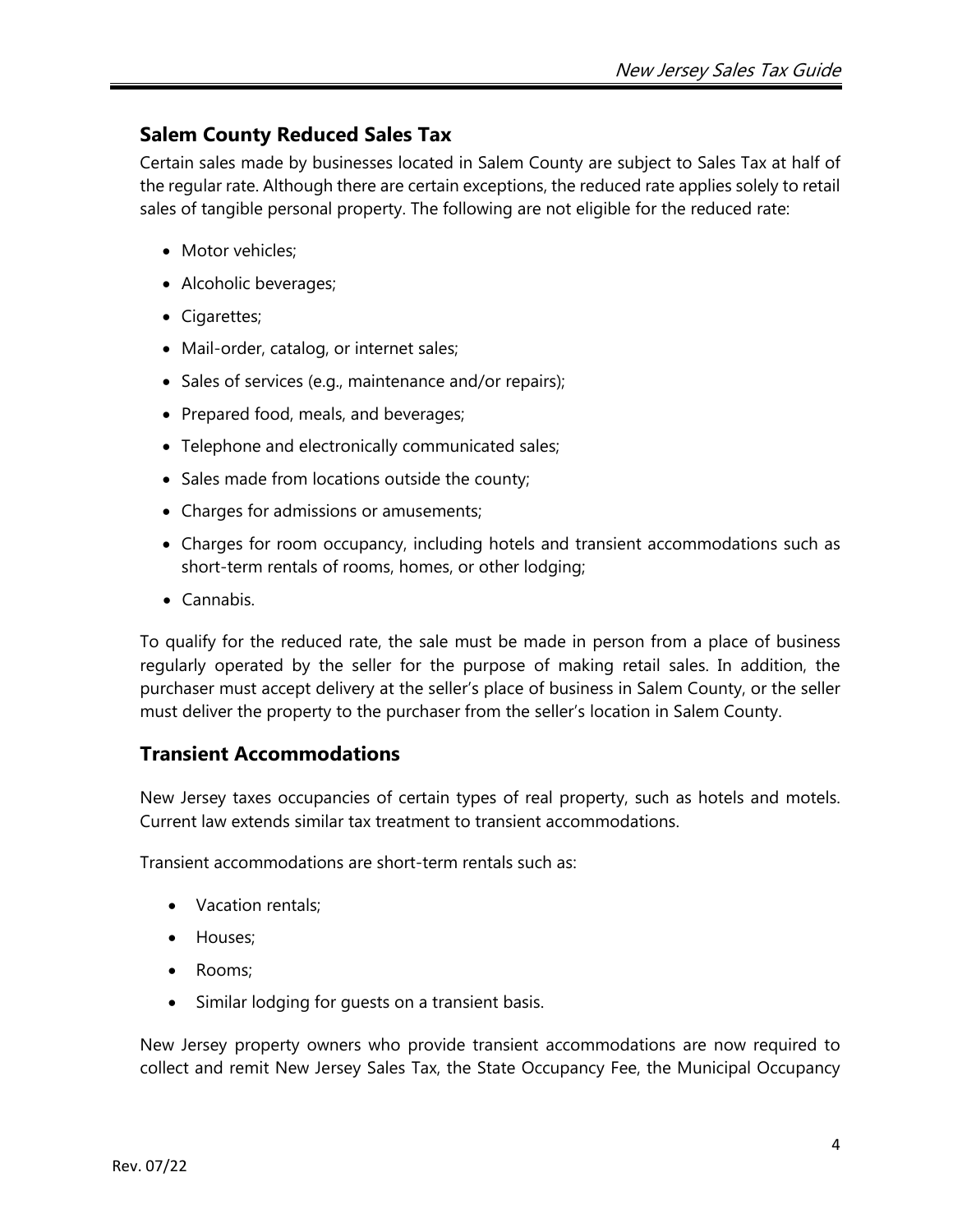Fee (if applicable), and in some cases, other municipal taxes, fees, and assessments. They must be registered with the State to collect and remit these taxes and fees.

Certain transient accommodations are exempt from tax. See Taxes Imposed on Charges for [the Rental of Transient Accommodations](https://nj.gov/treasury/taxation/pdf/pubs/tb/tb81r.pdf) for exclusions.

# <span id="page-4-0"></span>**Use Tax**

Use Tax is due when taxable tangible personal property, specified digital products, or services are purchased for use in New Jersey but Sales Tax is not collected, or is collected at a rate less than New Jersey's rate. This commonly happens when purchases are made online, by phone or mail order, or outside the State. If the items are delivered to a New Jersey address, the purchaser must pay Use Tax based on the purchase price, including any delivery/shipping charges. The Use Tax rate is the same as the Sales Tax rate, which is 6.625%.

**No Sales Tax Paid.** If no Sales Tax is paid on a taxable item or service, the purchaser owes 6.625% Use Tax to New Jersey.

Example: A New Jersey resident buys a pool table for \$3,000 plus \$50 for shipping from a company based in another state. The pool table is delivered to the purchaser's home. The seller does not charge Sales Tax. The purchaser owes Use Tax of  $$202.06 ($3,050 \times 0.0625 =$ \$202.06).

**Sales Tax Paid to Another State at a Rate Less Than New Jersey's Rate.** If Sales Tax is paid to another state (including Sales Tax paid to a city, county, or other jurisdiction within a state) at a total rate less than 6.625% on a purchase that would have been taxed in New Jersey, the purchaser owes Use Tax on the difference between the two rates. No credit is allowed for Sales Tax paid to a foreign country.

Example: On a trip to Maine, Judy Chang buys an antique desk for her office for \$4,000 and pays Maine Sales Tax at the rate of 5.5%. The difference, \$45 (1.125% of the purchase price), is due to New Jersey as Use Tax.

For more information, see [Use Tax in New Jersey.](http://www.state.nj.us/treasury/taxation/pdf/pubs/sales/anj7.pdf)

# <span id="page-4-1"></span>**Grocery, Drug, and Household Items**

Beginning on page 5 is a list of items commonly found in a retail store, with an indication of whether the item is taxable (T) or exempt (E) from Sales Tax *when sold to an individual* consumer.

Most items of food and drink purchased in a food store (supermarket, grocery store, produce market, bakery, etc.) are not subject to Sales Tax. Some items found on the list may become taxable if sold as [prepared food.](#page-17-0) See the definition of prepared food. For more information, see the [Notice regarding food and food products.](http://www.state.nj.us/treasury/taxation/pdf/ssutfood.pdf) Food and beverages that can be purchased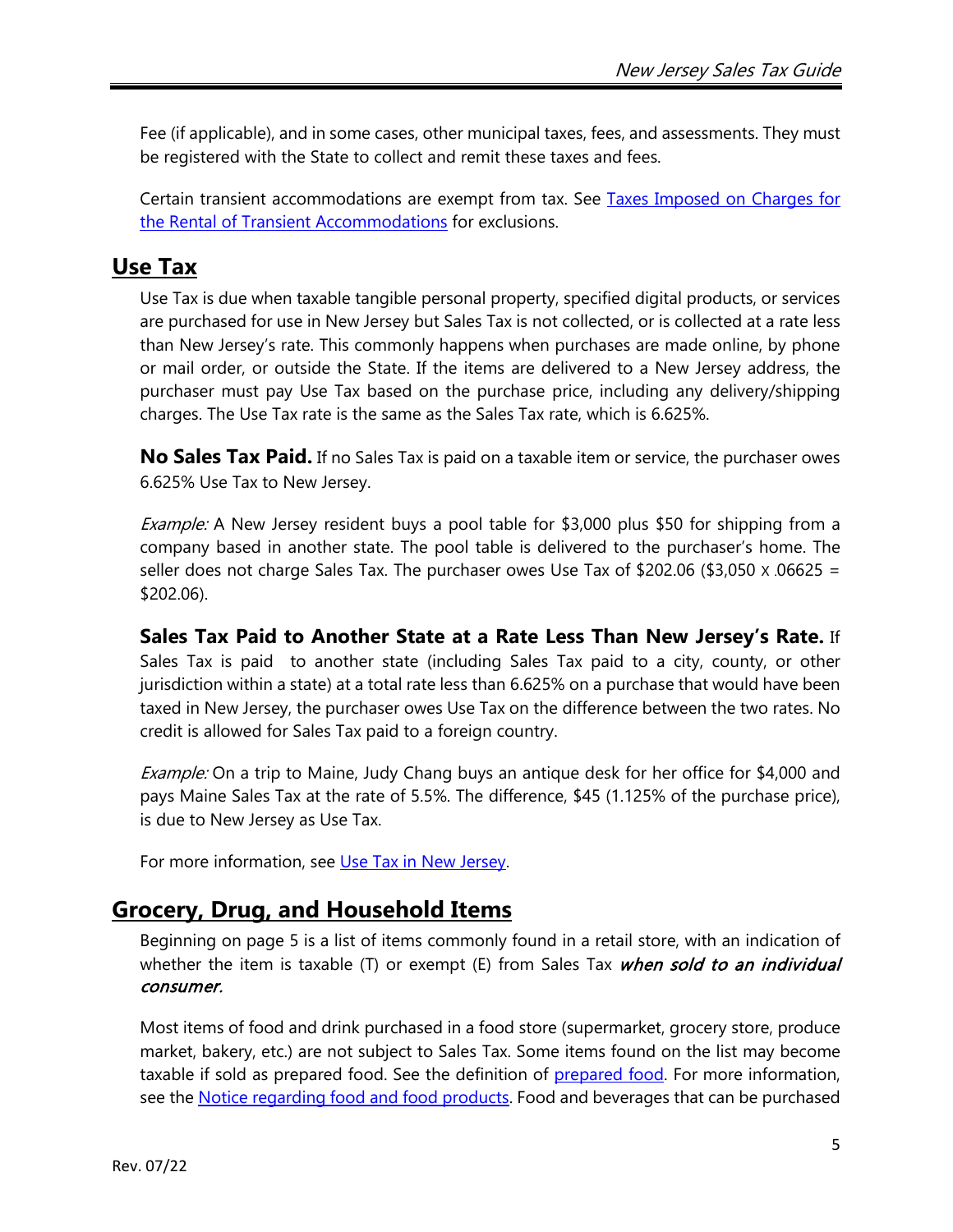with government benefits from the Supplemental Nutrition Assistance program (SNAP) are exempt from Sales Tax. Thus, taxable items such as candy and soft drinks are not subject to tax when purchased with SNAP benefits.

Sales of disposable paper products, such as towels, napkins, toilet tissue, paper plates, and paper cups, are exempt from Sales Tax when purchased "for household use." This exemption does not apply to the sale of disposable paper products for industrial, commercial, or other business use.

Food and food ingredients (exempt) means substances, whether in liquid, concentrated, solid, frozen, dried, or dehydrated form, that are sold for ingestion or chewing by humans and are consumed for their taste or nutritional value. This term does not include tobacco and nicotine products, alcoholic beverages, candy, or soft drinks.

Dietary supplements (exempt) are any products required by the federal government to be labeled as a dietary supplement that are identifiable by the "Supplement Facts" box on the label. Many items that are commonly marketed as health supplements, energy bars, or meal replacement bars do not fall within the definition of "dietary supplements." These items could be taxable as candy if they meet the definition below.

<span id="page-5-0"></span>Candy (taxable) means a preparation of sugar, honey, or other natural or artificial sweeteners in combination with chocolate, fruits, nuts, or other ingredients or flavorings in the form of bars, drops, or pieces. Any preparation containing flour or requiring refrigeration is not considered "candy."

Soft drinks (taxable) are nonalcoholic beverages in liquid form that contain natural or artificial sweeteners. Beverages that contain milk or milk products; soy, rice, or similar milk substitutes; or more than 50% fruit or vegetable juice are not considered "soft drinks" and are not subject to Sales Tax.

Prescription drugs and over-the-counter (OTC) drugs (for human use) also are exempt from Sales Tax if there is a label identifying the product as a drug, such as a "Drug Facts" panel or a statement of active ingredients. The OTC drug exemption does not apply to any *grooming* and hygiene product, which means a soap or cleaning solution, shampoo, toothpaste, mouthwash, antiperspirant, suntan lotion, or sunscreen.

Diabetic supplies, prosthetic devices, and durable medical equipment for home use are exempt from Sales Tax. *Mobility enhancing equipment* also is exempt when sold pursuant to a doctor's prescription. Repair and replacement parts for the exempt devices and equipment also are not subject to Sales Tax.

Examples of *prosthetic devices* include:

Artificial Limbs **Hearing Aids**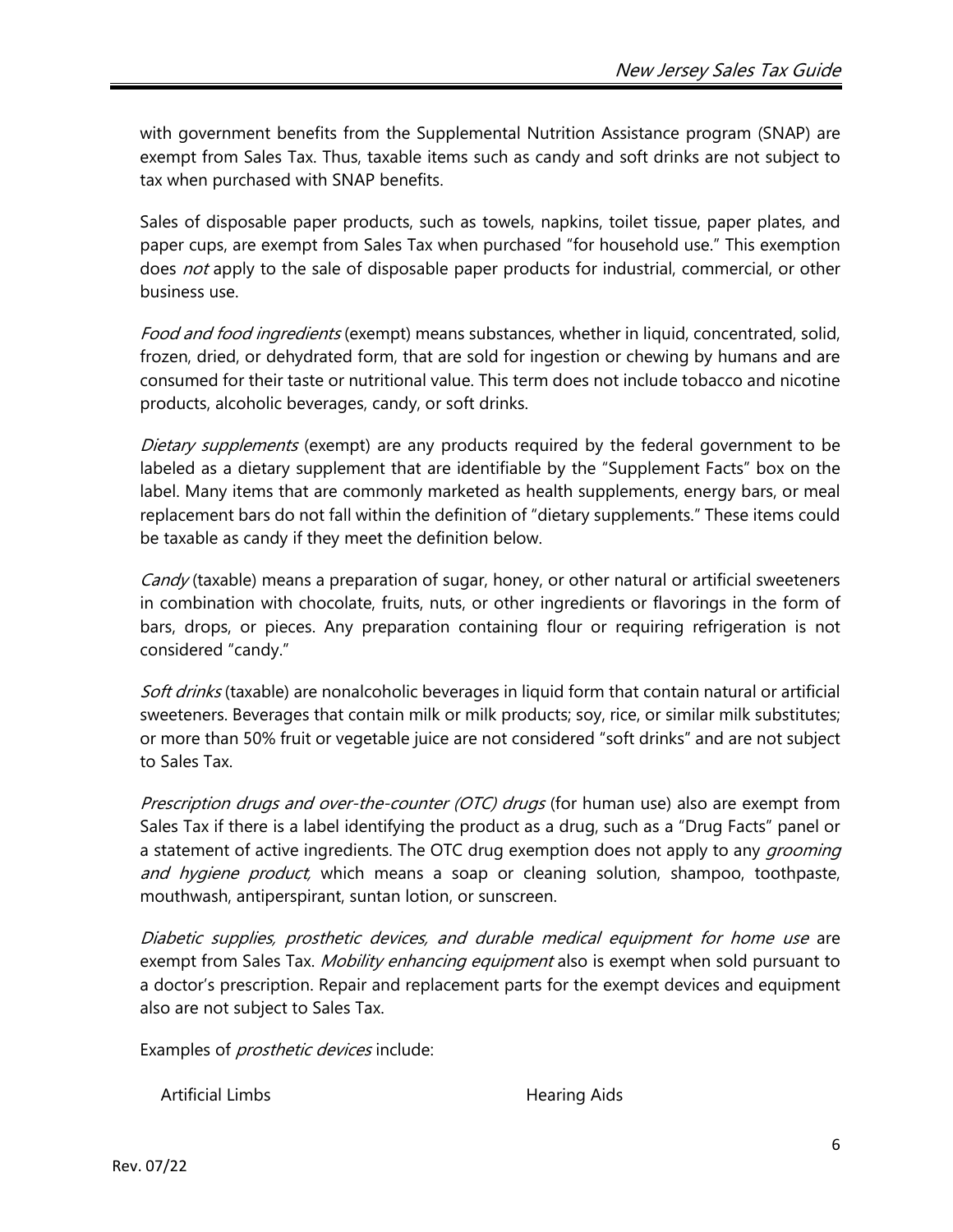| Corrective Eyeglasses and Contact Lenses       | Heart Valves |
|------------------------------------------------|--------------|
|                                                | Pacemakers   |
| Examples of durable medical equipment include: |              |

Bed Pans Blood Pressure Machines and Cuffs Heating Pads Ice Packs

Examples of mobility enhancing equipment include:

| Canes    | Wheelchairs             |
|----------|-------------------------|
| Crutches | <b>Wheelchair Lifts</b> |

Hand Controls for Vehicles

For more information, see [Health Care Products:](https://nj.gov/treasury/taxation/pdf/pubs/tb/tb63r.pdf) Drugs, Grooming and Hygiene Products, Prosthetic Devices, Durable Medical Equipment, and Mobility Enhancing Equipment.

#### Acne Products:

| Alcoholic Beverages (prepackaged |  |
|----------------------------------|--|
|                                  |  |
|                                  |  |
|                                  |  |
|                                  |  |
|                                  |  |
|                                  |  |
|                                  |  |
|                                  |  |
|                                  |  |
|                                  |  |
|                                  |  |
|                                  |  |
|                                  |  |
|                                  |  |
|                                  |  |
|                                  |  |
|                                  |  |
|                                  |  |

| Baby Bath Soaps-Liquid, BarT                |
|---------------------------------------------|
|                                             |
|                                             |
|                                             |
|                                             |
|                                             |
|                                             |
|                                             |
| Bags:                                       |
|                                             |
| Paper for household use E                   |
| Baked Goods (see Prepared Food)*            |
| *Taxability depends on how product is sold. |
| <b>Baking Cups:</b>                         |
|                                             |
| Paper for household use E                   |
|                                             |
|                                             |
|                                             |
|                                             |
|                                             |
| Bar Mixes (liquid):                         |
|                                             |
|                                             |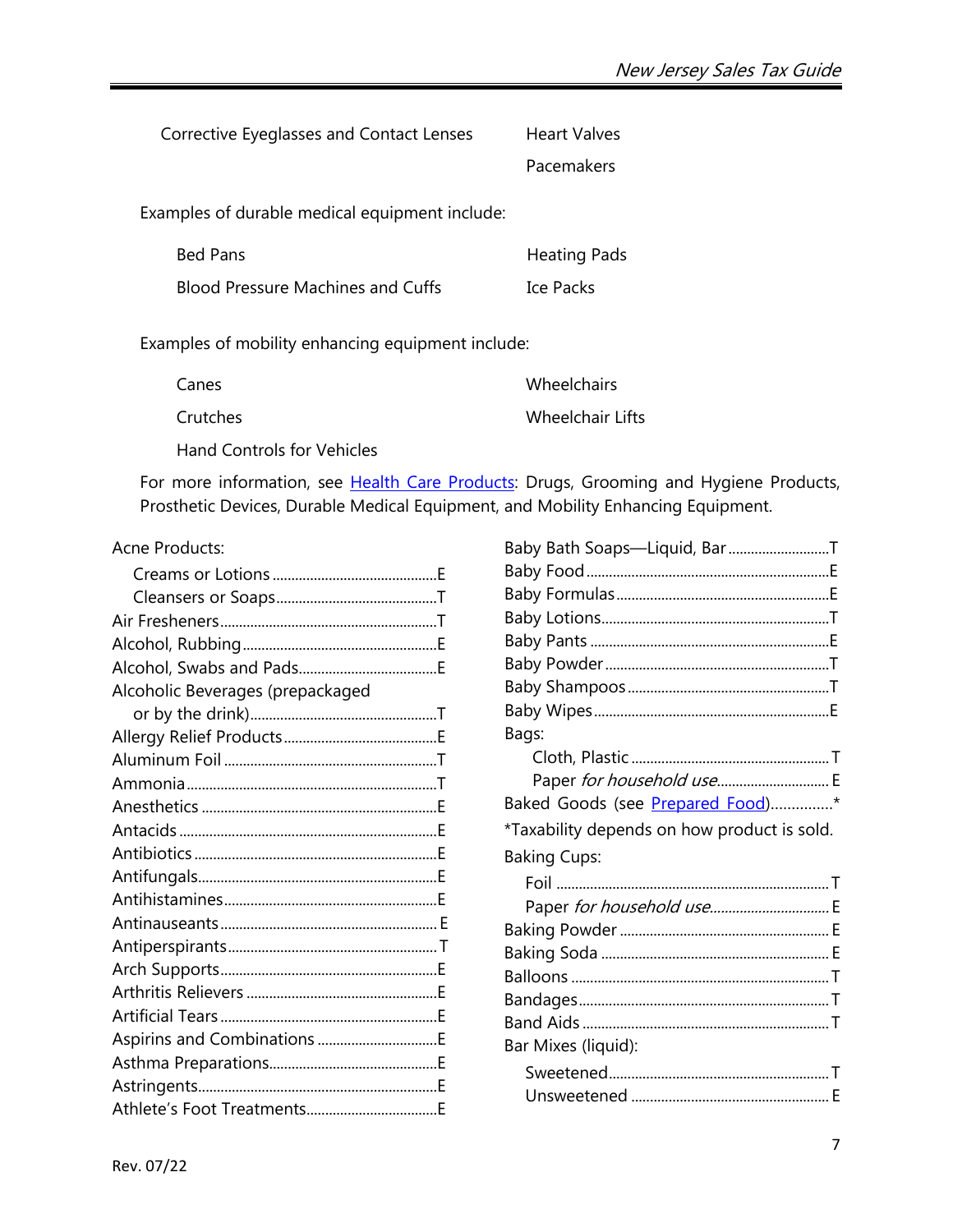<span id="page-7-0"></span>

| Beverage Flavorings/Enhancers-Liquid,        |  |
|----------------------------------------------|--|
|                                              |  |
| Beverage Powders (Kool-Aid,                  |  |
|                                              |  |
| Beverage Syrups:                             |  |
|                                              |  |
|                                              |  |
| Beverages, Sweetened:                        |  |
| Containing milk, milk products, or           |  |
| milk substitutes (soy, rice, etc.) E         |  |
| Containing more than 50% juice E             |  |
| Containing no milk products and              |  |
| containing 50% or less juice T               |  |
|                                              |  |
|                                              |  |
|                                              |  |
|                                              |  |
| Birth Control Preparations E                 |  |
|                                              |  |
| Blankets (except baby receiving blankets) T  |  |
|                                              |  |
|                                              |  |
| Blood Pressure Cuffs for home use E          |  |
| Books (except certain textbooks              |  |
|                                              |  |
| (see also Newspapers, Magazines, and         |  |
| <b>Books and Specified Digital Products)</b> |  |
| <b>Bottled Water:</b>                        |  |
|                                              |  |
|                                              |  |
|                                              |  |
|                                              |  |
|                                              |  |
|                                              |  |

| Calling Cards, Telephone (prepaid):                  |
|------------------------------------------------------|
|                                                      |
|                                                      |
| Camera Lens and Eyeglass Cleaner Tissues T           |
|                                                      |
|                                                      |
| Taxable <i>unless</i> product contains flour         |
| (e.g., Nestle Crunch®) or requires<br>refrigeration. |
|                                                      |
| Sold pursuant to doctor's prescription  E            |
| Canker Sore Preparations  E                          |
| Cannabis:                                            |
|                                                      |
|                                                      |
| Canned Goods:                                        |
|                                                      |
| Meats, Fish (except pet food)  E                     |
|                                                      |
|                                                      |
|                                                      |
|                                                      |
| Carbonated Beverages (see Beverages)                 |
|                                                      |
|                                                      |
|                                                      |
|                                                      |
|                                                      |
|                                                      |
| *Taxability depends on ingredients.                  |
| Cereals                                              |
|                                                      |
| Charcoal, Charcoal Briquettes E                      |
|                                                      |
|                                                      |
|                                                      |
| Chips-Chocolate, Butterscotch, etc.                  |
| (for use in baking):                                 |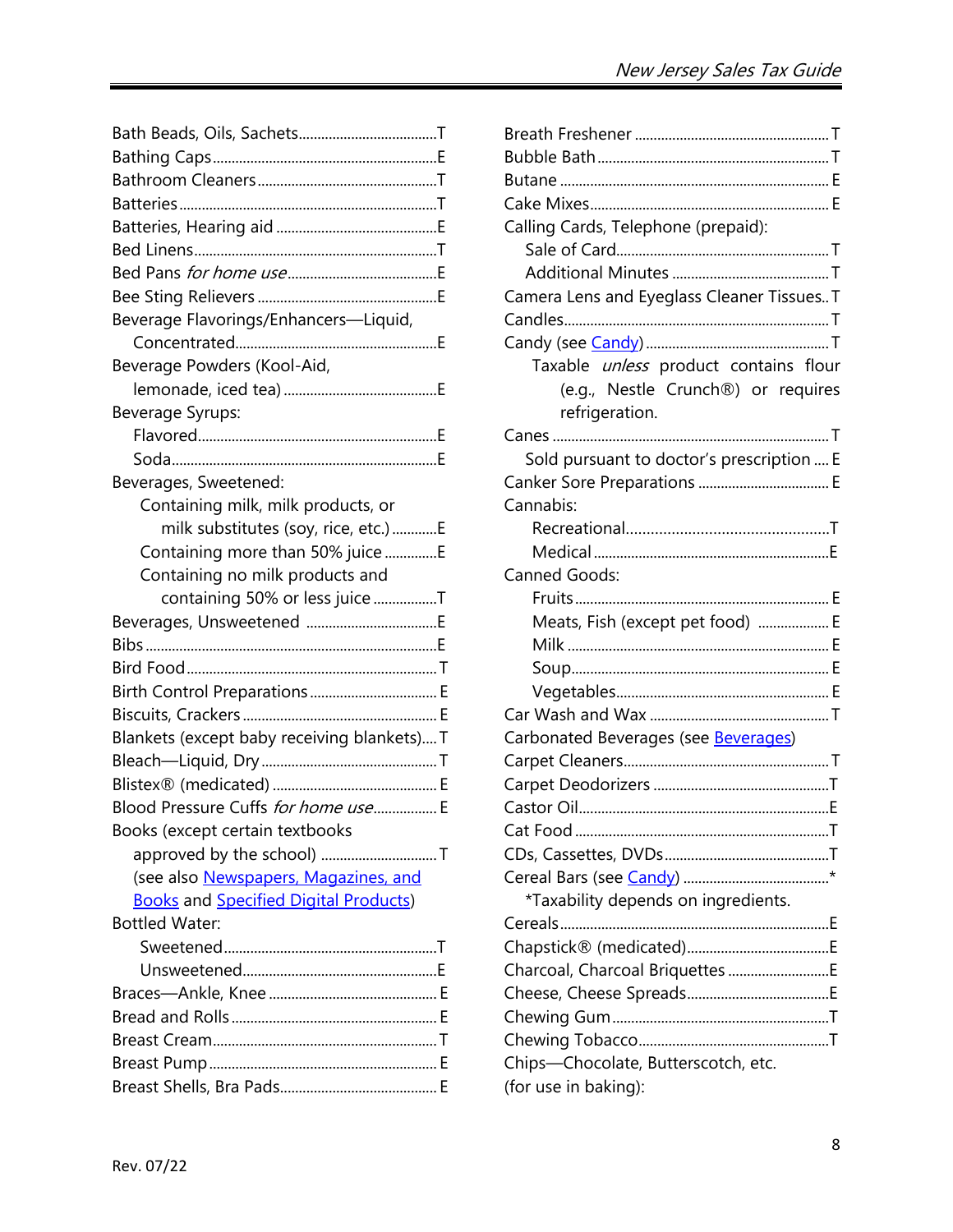| Christmas Tree Skirts-Paper, ClothT     |  |
|-----------------------------------------|--|
|                                         |  |
|                                         |  |
|                                         |  |
|                                         |  |
| Cleaning Liquids, PowdersT              |  |
|                                         |  |
|                                         |  |
| Clothing (see Clothing and Footwear)    |  |
|                                         |  |
|                                         |  |
|                                         |  |
|                                         |  |
| Coffee-Beans, Packaged, InstantE        |  |
| Coffee Filters-Paper for household useE |  |
|                                         |  |
| Cold Preparations and RemediesE         |  |
|                                         |  |
|                                         |  |
| Computers: (see also <b>Services)</b>   |  |
|                                         |  |
| Hardware Components T                   |  |
| Prewritten Computer SoftwareT           |  |
| Condiments (ketchup, mustard, etc.) E   |  |
|                                         |  |
|                                         |  |
|                                         |  |
| Contact Lens Care Products (including   |  |
|                                         |  |
| Contact Lens Cleaner, SolutionT         |  |
| Contact Lenses (prescription) E         |  |
| Contraceptive Preparations E            |  |
|                                         |  |
|                                         |  |
|                                         |  |
| Corn and Callus Removers E              |  |
|                                         |  |
|                                         |  |

| Cream, Milk, Half and Half E              |  |
|-------------------------------------------|--|
|                                           |  |
|                                           |  |
| Sold pursuant to doctor's prescription. E |  |
| Cups:                                     |  |
| Paper for household use E                 |  |
|                                           |  |
|                                           |  |
| Dandruff/Seborrhea ShampooT               |  |
|                                           |  |
| Decorations-Paper, PlasticT               |  |
|                                           |  |
|                                           |  |
| Denture Adhesives, PreparationsT          |  |
| Deodorants, AntiperspirantsT              |  |
| Deodorizers-Room, Car, CarpetT            |  |
|                                           |  |
|                                           |  |
| Diabetic Supplies (lancets, needles,      |  |
| syringes, test strips, wipes, etc.) E     |  |
| Diapers (including disposable)E           |  |
|                                           |  |
|                                           |  |
|                                           |  |
| Digital Property (see <b>Specified</b>    |  |
|                                           |  |
| Dinnerware (disposable):                  |  |
|                                           |  |
|                                           |  |
|                                           |  |
|                                           |  |
|                                           |  |
|                                           |  |
|                                           |  |
|                                           |  |
|                                           |  |
| Douches:                                  |  |
| Antiseptic, Anti-InfectiousE              |  |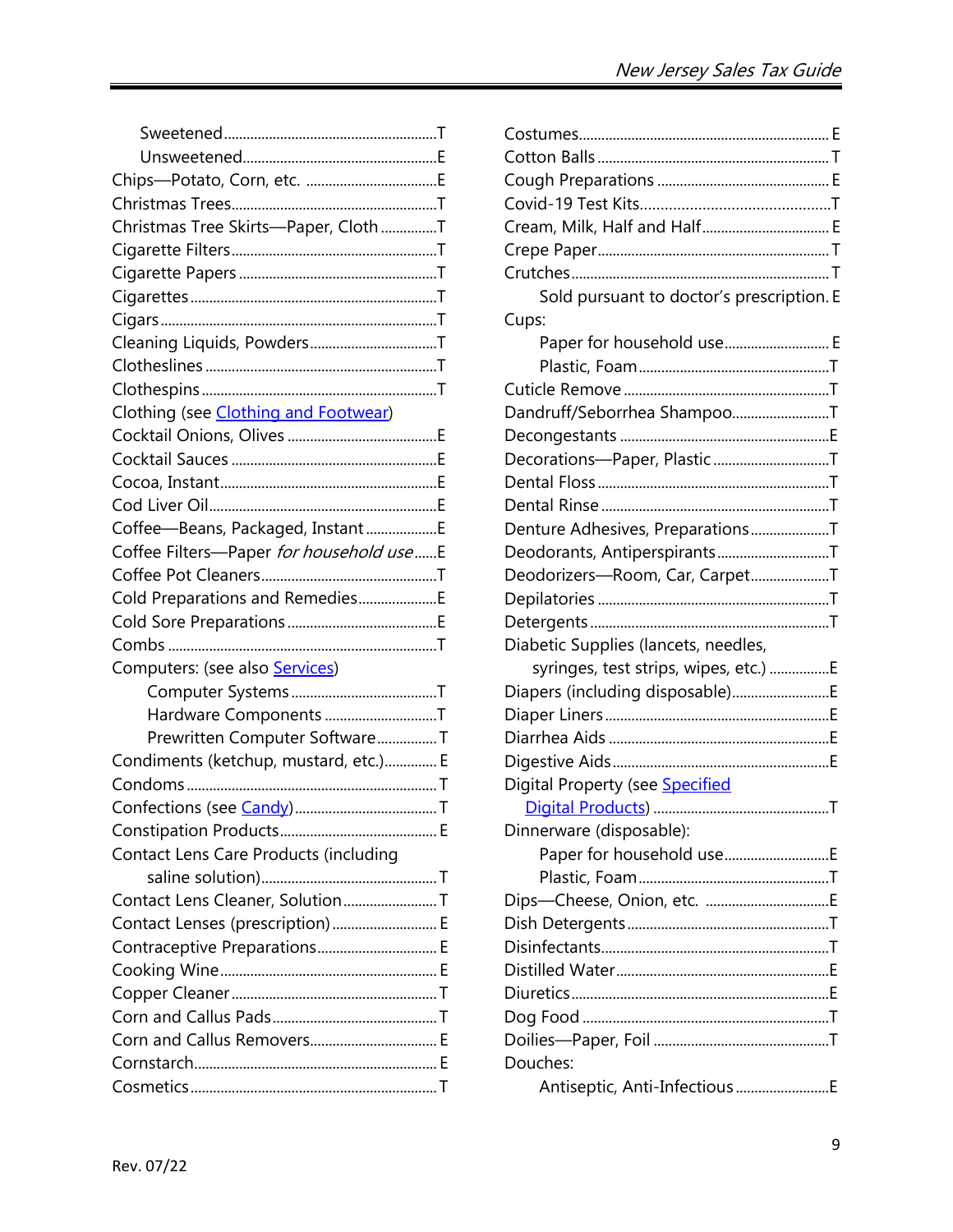| Cleaning, Deodorizing T                 |
|-----------------------------------------|
|                                         |
|                                         |
|                                         |
|                                         |
| Ear Preparation, Ache Aids E            |
|                                         |
|                                         |
|                                         |
|                                         |
|                                         |
| *Taxability depends on ingredients.     |
| Epsom Salt:                             |
|                                         |
| Medical Use (for humans)  E             |
|                                         |
|                                         |
|                                         |
| Eyeglass Frames (fitted with corrective |
|                                         |
|                                         |
|                                         |
|                                         |
| Feminine Napkins, Tampons E             |
|                                         |
|                                         |
|                                         |
|                                         |
|                                         |
| First Aid Products:                     |
|                                         |
| Healing Agents, Solutions, etc.  E      |
|                                         |
| Flags:                                  |
|                                         |
| United States of America E              |
|                                         |
|                                         |
|                                         |
|                                         |
|                                         |
|                                         |

| Food Wraps:                            |
|----------------------------------------|
|                                        |
| Paper Freezer Wrap for household use E |
|                                        |
|                                        |
| Waxed Paper for household use E        |
|                                        |
|                                        |
| Footwear (see Clothing and Footwear)   |
|                                        |
| Frozen Foods (see also Ice Cream)  E   |
|                                        |
| <b>Fruit Drinks:</b>                   |
| Containing 50% or less juice T         |
| Containing over 50% juice  E           |
| Fuels:                                 |
|                                        |
|                                        |
| Cigarette Lighter Fluid  E             |
|                                        |
|                                        |
| Furniture Polishes and Cleansers T     |
|                                        |
|                                        |
|                                        |
|                                        |
| Gelatin and Gelatin DessertsE          |
|                                        |
| Gift Wrap, Bows, Boxes, TagsT          |
|                                        |
| Glucose Meters for home use            |
|                                        |
| *Taxability depends on ingredients.    |
|                                        |
|                                        |
|                                        |
| Guest Towels-Paper for household useE  |
| Hair Care Products:                    |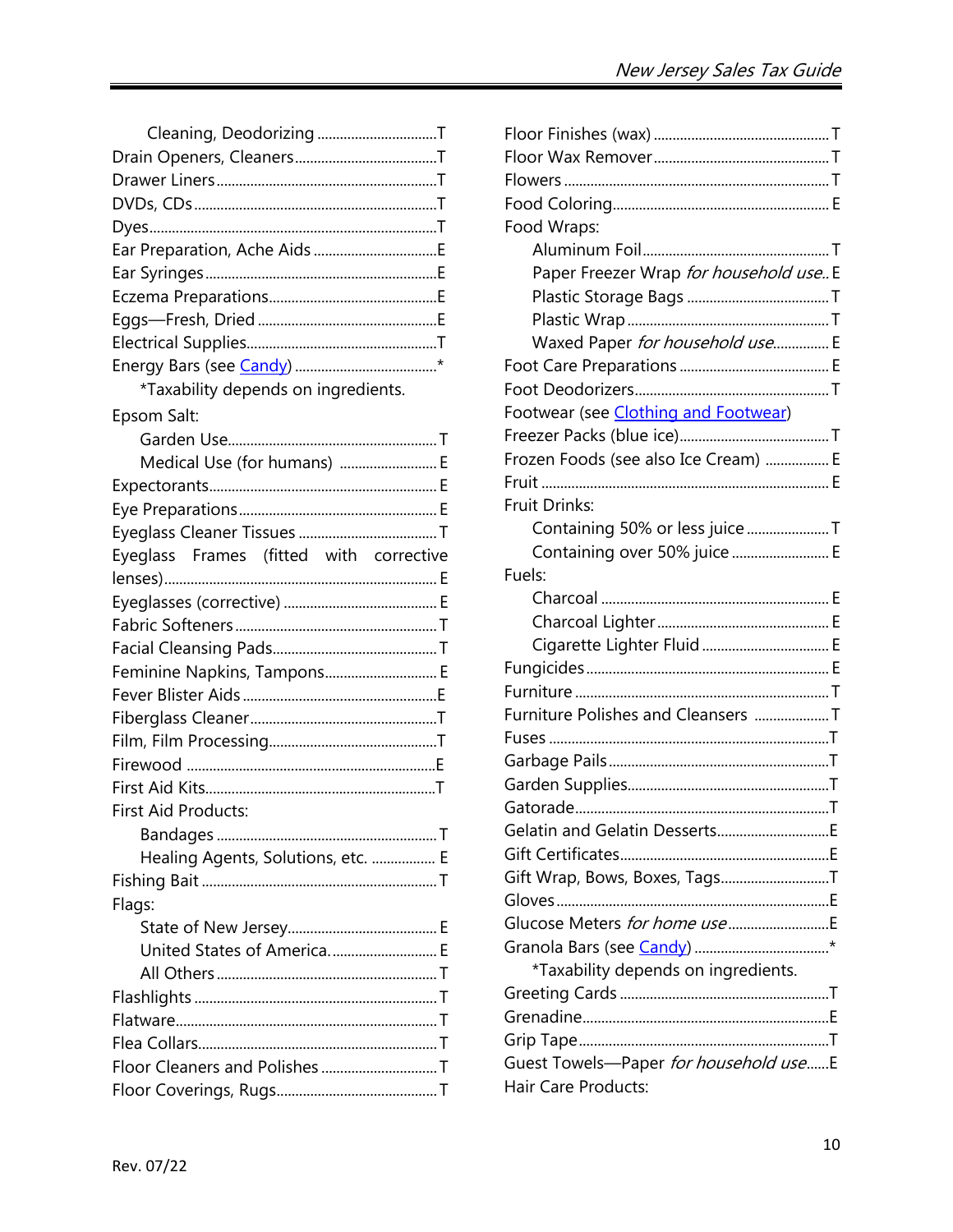| Shampoos, including Minoxidil-basedT     |
|------------------------------------------|
|                                          |
|                                          |
|                                          |
|                                          |
|                                          |
| Health/Fitness Equipment (weights,       |
| exercise balls, steps, etc.)T            |
|                                          |
|                                          |
| H.I.V. Testing Kits (only when sample is |
| sent to lab for analysis and report)E    |
|                                          |
|                                          |
| Hypodermic Syringes and Needles:         |
|                                          |
| Disposable (for nondiabetic use)T        |
| Reusable (for home use)E                 |
|                                          |
|                                          |
|                                          |
| Ice Cream:                               |
| Individually wrapped bars, sandwiches,   |
| popsicles, cones                         |
| (single item or by the box) E            |
| By the gallon or part of a gallon E      |
| Ice Cream Cones (hand-dipped) T          |
| <b>Iced Tea:</b>                         |
|                                          |
|                                          |
| Powdered, sweetened or unsweetened E     |
|                                          |
| Ingrown Nail Preparations E              |
| Insect Bite and Sting Preparations E     |
|                                          |
|                                          |
|                                          |
|                                          |

| Juice Drinks:                          |  |
|----------------------------------------|--|
| Containing 50% or less juice T         |  |
| Containing over 50% juice E            |  |
|                                        |  |
| Laundry Soaps and Detergents T         |  |
|                                        |  |
|                                        |  |
| Leather Cleaners (saddle soap)T        |  |
|                                        |  |
| Lemonade:                              |  |
|                                        |  |
|                                        |  |
| Lice Treatments (for humans) E         |  |
|                                        |  |
|                                        |  |
|                                        |  |
| Liners-Garbage Can, Shelf, etc. T      |  |
|                                        |  |
|                                        |  |
|                                        |  |
|                                        |  |
|                                        |  |
| Lotions:                               |  |
|                                        |  |
|                                        |  |
| Lunch Bags:                            |  |
|                                        |  |
|                                        |  |
| Lye                                    |  |
| Magazines (or periodicals), qualified: |  |
| (see Newspapers, Magazines, and Books) |  |
| Sold as single copies (hard copies)T   |  |
| Sold as single copies (electronic)E    |  |
|                                        |  |
|                                        |  |
|                                        |  |
|                                        |  |
|                                        |  |
|                                        |  |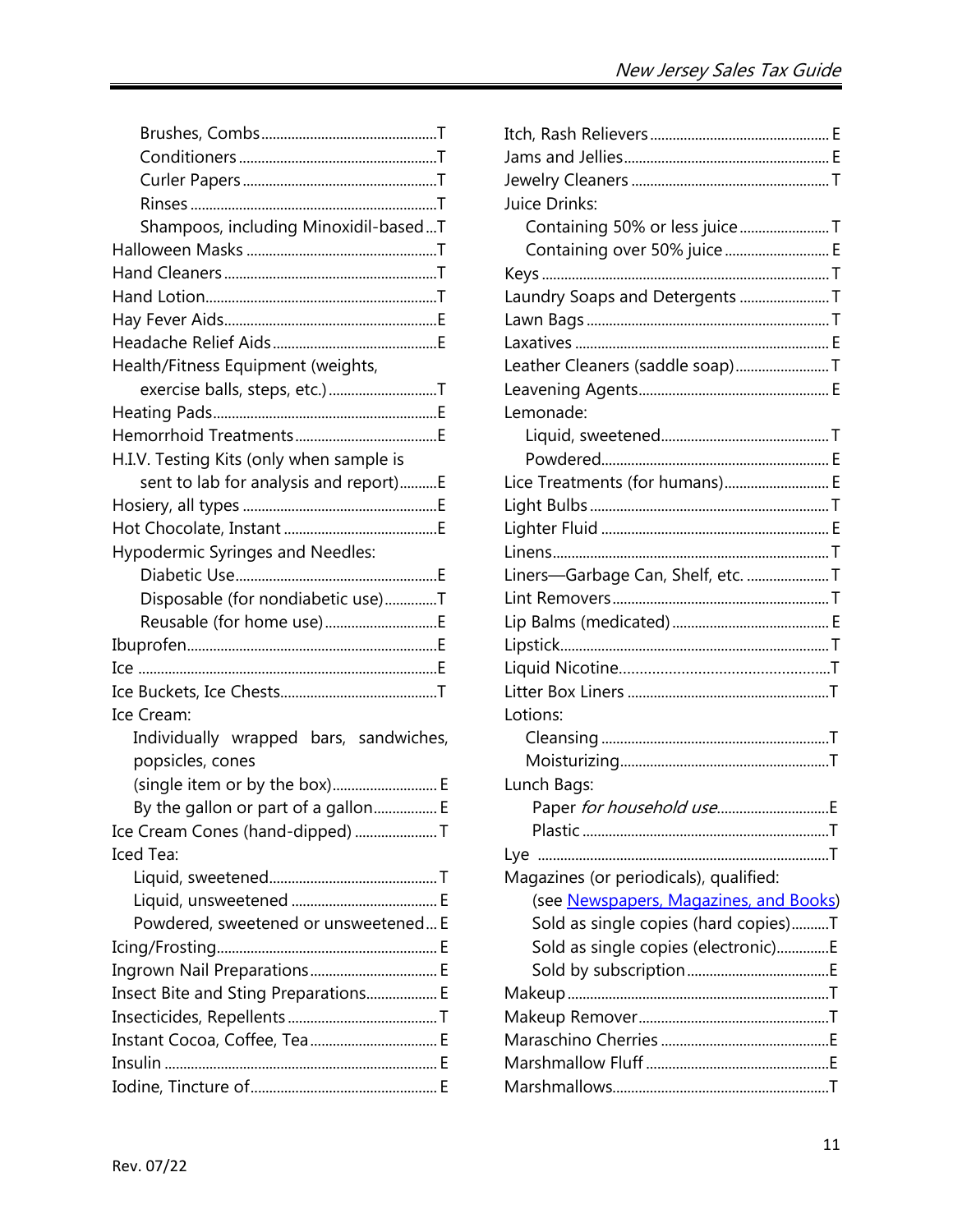| Menstrual Cramp Relievers E                       |  |
|---------------------------------------------------|--|
| Metal Cleaners and PolishesT                      |  |
|                                                   |  |
| Milk (fresh, powdered), Cream,                    |  |
|                                                   |  |
|                                                   |  |
| Mineral or Herbal Supplements                     |  |
| (in form of pills, capsules, etc.) E              |  |
|                                                   |  |
| Mixes for alcoholic beverages:                    |  |
| Liquid, sweetened (see <b>Beverages)</b>          |  |
|                                                   |  |
|                                                   |  |
|                                                   |  |
|                                                   |  |
|                                                   |  |
| Movies (see <b>Specified Digital Products</b> ) T |  |
|                                                   |  |
| Music (see <b>Specified Digital Products</b> )T   |  |
|                                                   |  |
|                                                   |  |
|                                                   |  |
| Napkins, Table-Paper for household use E          |  |
| Nasal Sprays, Decongestants E                     |  |
|                                                   |  |
|                                                   |  |
| Non-stick Cooking Sprays  E                       |  |
| Nursing Bottles, Nipples, FunnelsT                |  |
|                                                   |  |
| Nuts:                                             |  |
| Sweetened (see Candy)                             |  |
|                                                   |  |
|                                                   |  |
|                                                   |  |
|                                                   |  |
|                                                   |  |
| Oven Cooking Bags:                                |  |
| Paper for household use E                         |  |
|                                                   |  |

| Paper Bags for household use  E        |  |
|----------------------------------------|--|
| Paper Goods (plates, towels, etc.)     |  |
|                                        |  |
|                                        |  |
| Peroxide, Hydrogen (for medical use) E |  |
|                                        |  |
|                                        |  |
|                                        |  |
|                                        |  |
|                                        |  |
|                                        |  |
|                                        |  |
|                                        |  |
| Place Mats:                            |  |
|                                        |  |
| Paper for household use E              |  |
| Plants (including fruit, vegetable)T   |  |
| Plates:                                |  |
|                                        |  |
|                                        |  |
| Poison Ivy and Oak Treatment           |  |
|                                        |  |
|                                        |  |
| Popcorn:                               |  |
| Popped, sweetener added T              |  |
| Popped, no sweetener addedE            |  |
|                                        |  |
|                                        |  |
|                                        |  |
|                                        |  |
| Prescription Drugs (for human use)E    |  |
|                                        |  |
|                                        |  |
|                                        |  |
|                                        |  |
|                                        |  |
| Pumpkins:                              |  |
|                                        |  |
|                                        |  |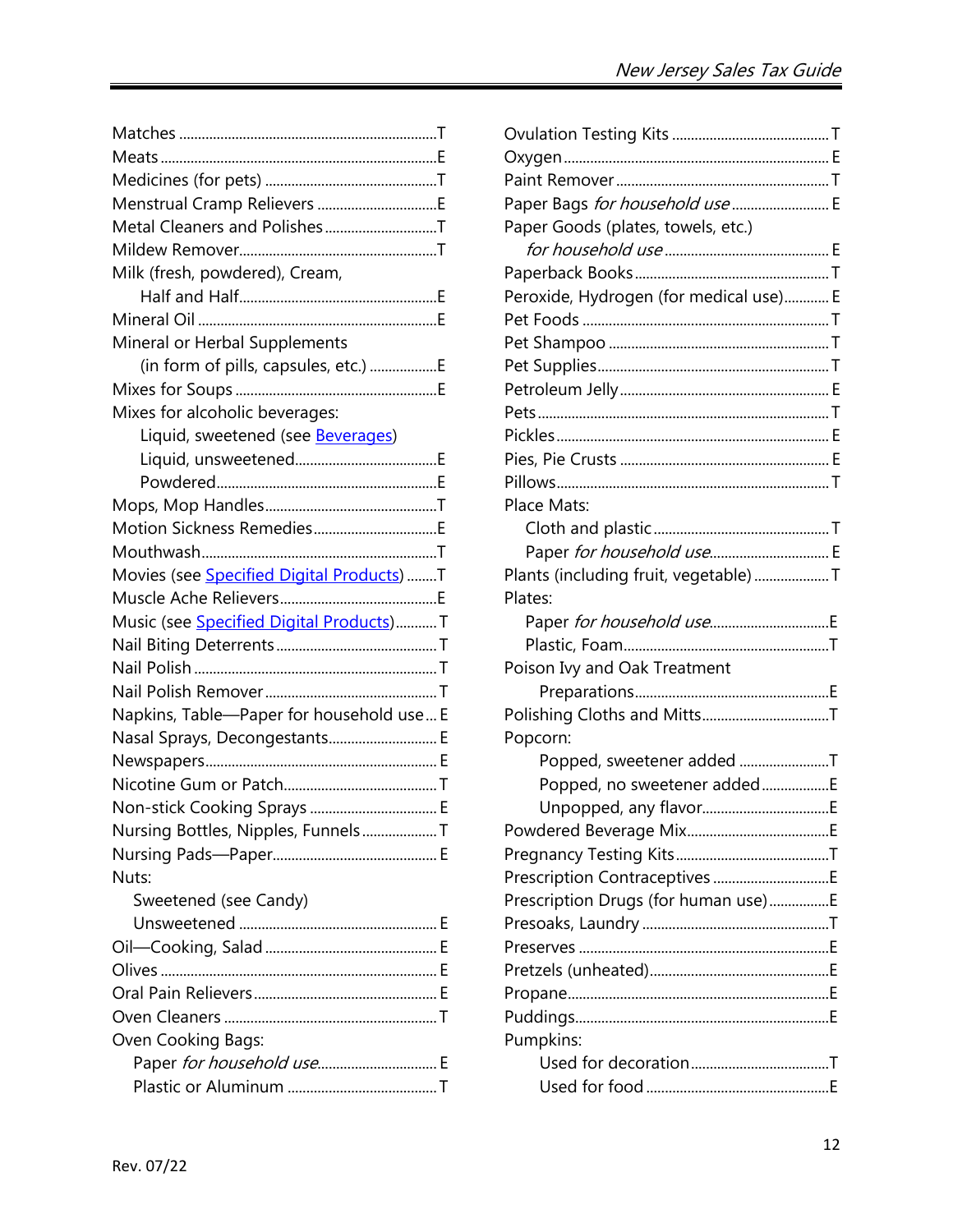| Ringtones (see Specified Digital Products)T |
|---------------------------------------------|
|                                             |
| Rogaine® Foam/SolutionE                     |
|                                             |
| Rug Cleaners and ShampoosT                  |
|                                             |
| Salads (potato salad, coleslaw, etc.)*      |
| (see Prepared Food)                         |
| *Taxability depends on how product is       |
| sold.                                       |
|                                             |
| Sandwich Bags:                              |
|                                             |
|                                             |
|                                             |
|                                             |
| Seeds-Flower or VegetableT                  |
|                                             |
|                                             |
|                                             |
| Shoe Inserts (Odor Eaters) E                |
|                                             |
|                                             |
| Shoes (see <i>Clothing and Footwear</i> )   |
|                                             |
|                                             |
|                                             |
|                                             |
|                                             |
|                                             |
|                                             |
|                                             |
|                                             |
|                                             |
| Sparklers, Party Poppers, Glow WormsT       |
| Specified Digital Products (see Specified   |
|                                             |
|                                             |
|                                             |
|                                             |
| Starch:                                     |

| Paper for household use E             |
|---------------------------------------|
|                                       |
| Sugar and Sugar Substitutes  E        |
|                                       |
|                                       |
|                                       |
|                                       |
|                                       |
| Paper for household use E             |
|                                       |
| Tampons (and like products) E         |
|                                       |
| Tea-Prepackaged, Dry, or InstantE     |
|                                       |
|                                       |
|                                       |
|                                       |
|                                       |
|                                       |
| Thermometers (reusable) for home useE |
|                                       |
| Toilet                                |
|                                       |
|                                       |
|                                       |
|                                       |
|                                       |
|                                       |
|                                       |
|                                       |
|                                       |
| Towelettes <i>for household use</i>   |
|                                       |
|                                       |
|                                       |
|                                       |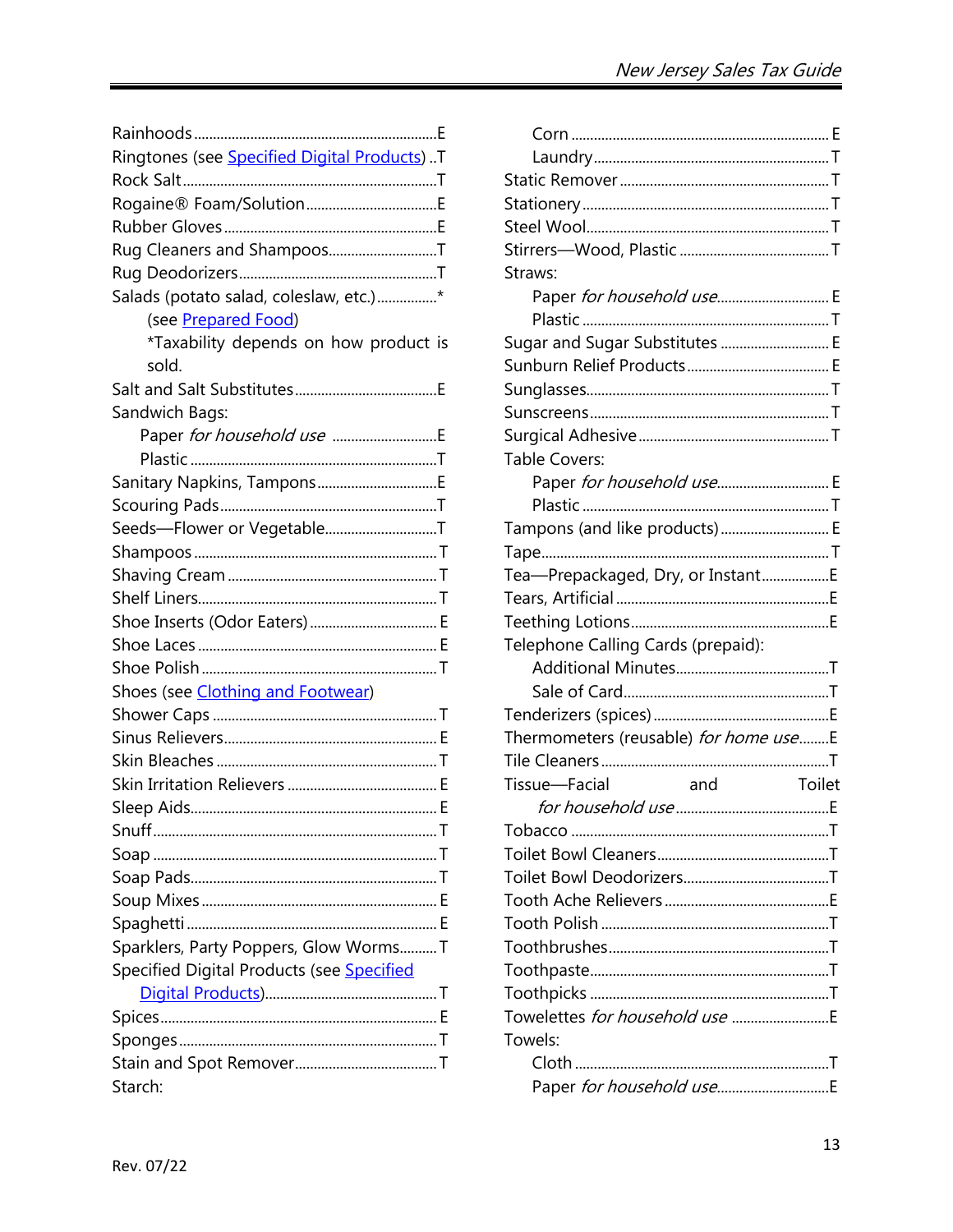| Waxed Paper for household use E          |  |
|------------------------------------------|--|
|                                          |  |
| Sold pursuant to doctor's prescription E |  |
|                                          |  |
|                                          |  |
|                                          |  |
|                                          |  |
| Windshield Washer SolutionT              |  |
| Wipes:                                   |  |
| Handi Wipes® (rayon)T                    |  |
|                                          |  |
|                                          |  |
|                                          |  |
| Wraps:                                   |  |
|                                          |  |
| Paper for household use E                |  |

# <span id="page-13-0"></span>**Services**

The following is a list of common services, with an indication of whether the service is taxable (T) or exempt (E) from Sales Tax.

| <b>Accounting Services:</b>            |
|----------------------------------------|
|                                        |
| Electronic Filing ChargesT             |
| <b>Admission Charges:</b>              |
| Spectator Sports (baseball games,      |
| basketball games, professional         |
| wrestling events, etc.)T               |
| Participant Sports (bowling, fishing,  |
|                                        |
| Places of Amusement (movie theaters,   |
| amusement parks, trade shows,          |
|                                        |
| Advertising Services (in general) E    |
|                                        |
| Animal Boarding at Seller's Facility T |
|                                        |
| Answering Services, Telephone T        |
|                                        |
| Appraisals-Jewelry, Real Estate, etcE  |

| Architectural Services (in general) E       |  |
|---------------------------------------------|--|
|                                             |  |
| Automobile Repairs:                         |  |
|                                             |  |
|                                             |  |
|                                             |  |
|                                             |  |
|                                             |  |
| Beeper and Paging ServicesT                 |  |
| <b>Boat Docking Fees:</b>                   |  |
|                                             |  |
| Storage (water or land)T                    |  |
|                                             |  |
|                                             |  |
| Cable or Satellite Television SubscriptionE |  |
|                                             |  |
|                                             |  |
|                                             |  |
|                                             |  |
|                                             |  |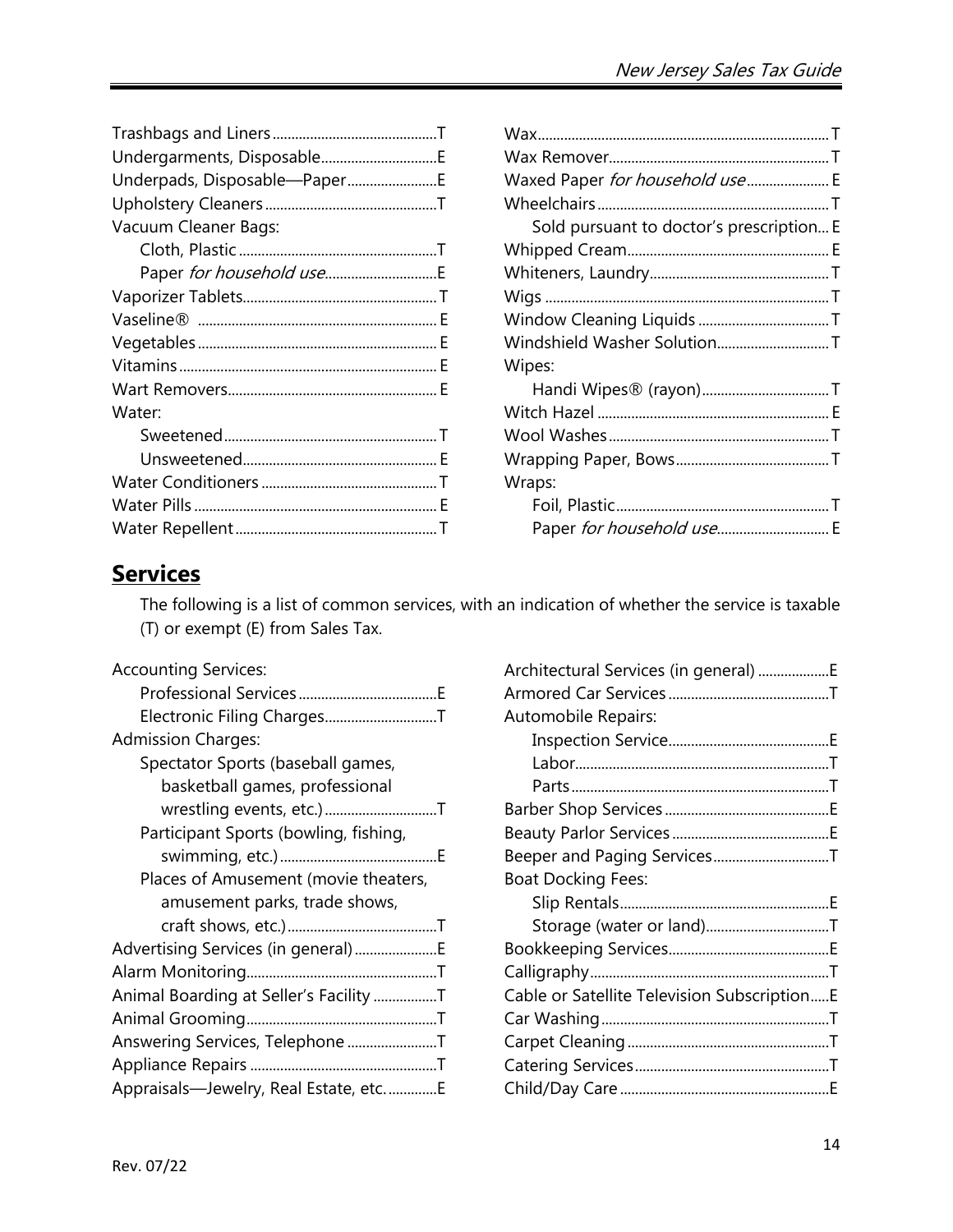<span id="page-14-0"></span>

| Chimney Sweeping (residential) E         |
|------------------------------------------|
| Cleaning Services (janitorial)T          |
| Computer Maintenance/Repair T            |
|                                          |
|                                          |
|                                          |
|                                          |
| Delivery Charges:                        |
|                                          |
|                                          |
|                                          |
| Dry Cleaning:                            |
|                                          |
|                                          |
| Document Fees Imposed by Motor Vehicle   |
| Dealerships:                             |
|                                          |
| For taxable motor vehicle salesT         |
| For nontaxable motor vehicle sales E     |
| Separately stated fees for title and     |
| registration charged by New Jersey       |
| Motor Vehicle Commission E               |
|                                          |
|                                          |
| Extended Warranty Agreements T           |
|                                          |
|                                          |
| Garbage Removal:                         |
| Contractual (30 days or more) E          |
|                                          |
| Home Repairs (except residential heating |
|                                          |

| Investigation and Detective ServicesT       |  |
|---------------------------------------------|--|
| Jewelry:                                    |  |
|                                             |  |
|                                             |  |
|                                             |  |
|                                             |  |
| Laundry Services:                           |  |
|                                             |  |
|                                             |  |
|                                             |  |
|                                             |  |
| Mail Processing Services for                |  |
| Advertising/Promotional                     |  |
| Material:                                   |  |
|                                             |  |
| Distributed outside NJ  E                   |  |
| Maintenance Agreements (in general)T        |  |
| Manufacturer's Rebate (automobile, etc.)  T |  |
|                                             |  |
| Provided pursuant to doctor's               |  |
|                                             |  |
| Membership Fees*:                           |  |
|                                             |  |
| Health/Fitness/Athletic/Sporting Clubs. T   |  |
|                                             |  |
| Professional/Social Clubs E                 |  |

\*Tax does not apply to memberships in clubs whose members are predominantly age 18 or under or when charges are made by qualified exempt organizations or New Jersey State or local government entities.

| Parking: |                                 |    |
|----------|---------------------------------|----|
|          | Parking, storing, or garaging a |    |
|          |                                 |    |
|          | At facility owned/operated      | bv |
|          |                                 |    |

| Atlantic City casino hotel \$3 parking  |                                     |  |  |
|-----------------------------------------|-------------------------------------|--|--|
|                                         |                                     |  |  |
| Parking receipts subject to tax imposed |                                     |  |  |
|                                         | by any other law or ordinanceE      |  |  |
| Provided by a municipality, county, or  | municipal/county parking authorityE |  |  |
|                                         |                                     |  |  |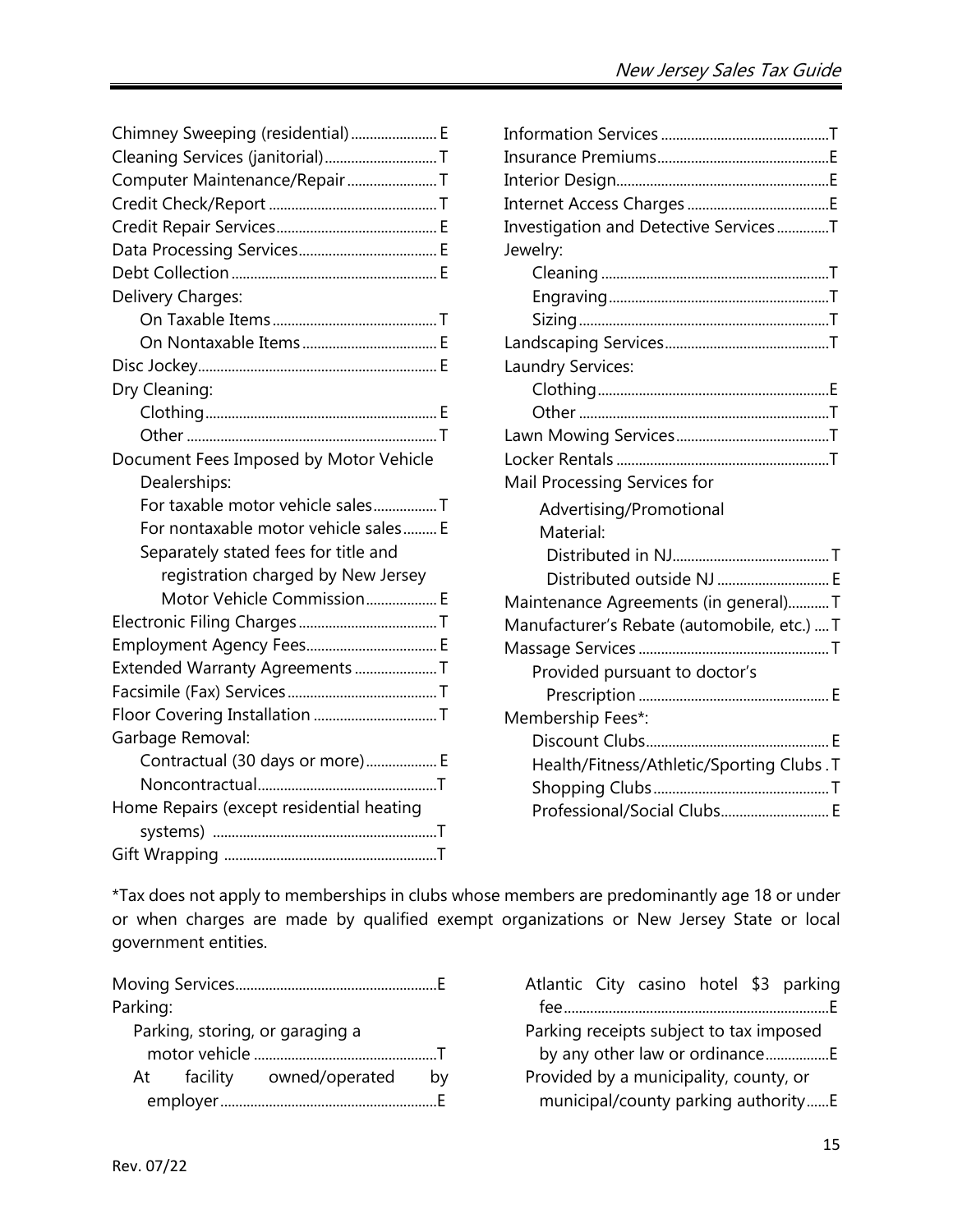| Provided to employee by employerE              |
|------------------------------------------------|
|                                                |
| Pest Control:                                  |
|                                                |
|                                                |
|                                                |
|                                                |
|                                                |
| Prewritten Computer Software Delivered         |
| Electronically:                                |
|                                                |
| Used directly in the conduct of the            |
| purchaser's business/trade  E                  |
|                                                |
| Professional Services (doctor, lawyer, etc.) E |
|                                                |
|                                                |
| Scanning-Photos, Records, etcT                 |
| Security Guard and Patrol Services T           |
|                                                |
| Service Contracts (in general)T                |
|                                                |
| Silk-Screening, Monogramming,                  |
| Embroidering:                                  |
| Purchase of Clothing Included E                |
|                                                |
| <b>Hncluded in rate</b>                        |

| By prescription in conjunction with          |
|----------------------------------------------|
| reconstructive breast surgeryE               |
| <b>Telecommunications Services</b>           |
| (landline and wireless telephone,            |
| telegraph, pagers, alarm monitoring, etc.)   |
|                                              |
| Telephone Answering Services T               |
| Tips and Gratuities (separately stated       |
| and paid in full to employees)E              |
|                                              |
| Transportation (see also Delivery Charges).E |
| Trash Removal:                               |
| Contractual (30 days or more) E              |
|                                              |
|                                              |
|                                              |
| Utilities (natural gas, electricity) T +     |
|                                              |
|                                              |
|                                              |
|                                              |
|                                              |

# **Delivery Charges for Taxable Property and Services**

Sales Tax is imposed on the charges for delivery of property (or services) from a seller directly to a customer if the items sold are subject to tax. Tax is not imposed on delivery charges for nontaxable items like clothing, property purchased for resale, and property covered by any other statutory exemption provision.

Delivery charges are defined as charges by the seller for preparation and delivery to a location designated by the purchaser of personal property or services including, but not limited to, transportation, shipping, postage, handling, crating, and packing. If a shipment includes both exempt and taxable property, the seller should allocate the delivery charge by using:

• A percentage based on the total sales price of the taxable property compared to the total sales price of all property in the shipment; or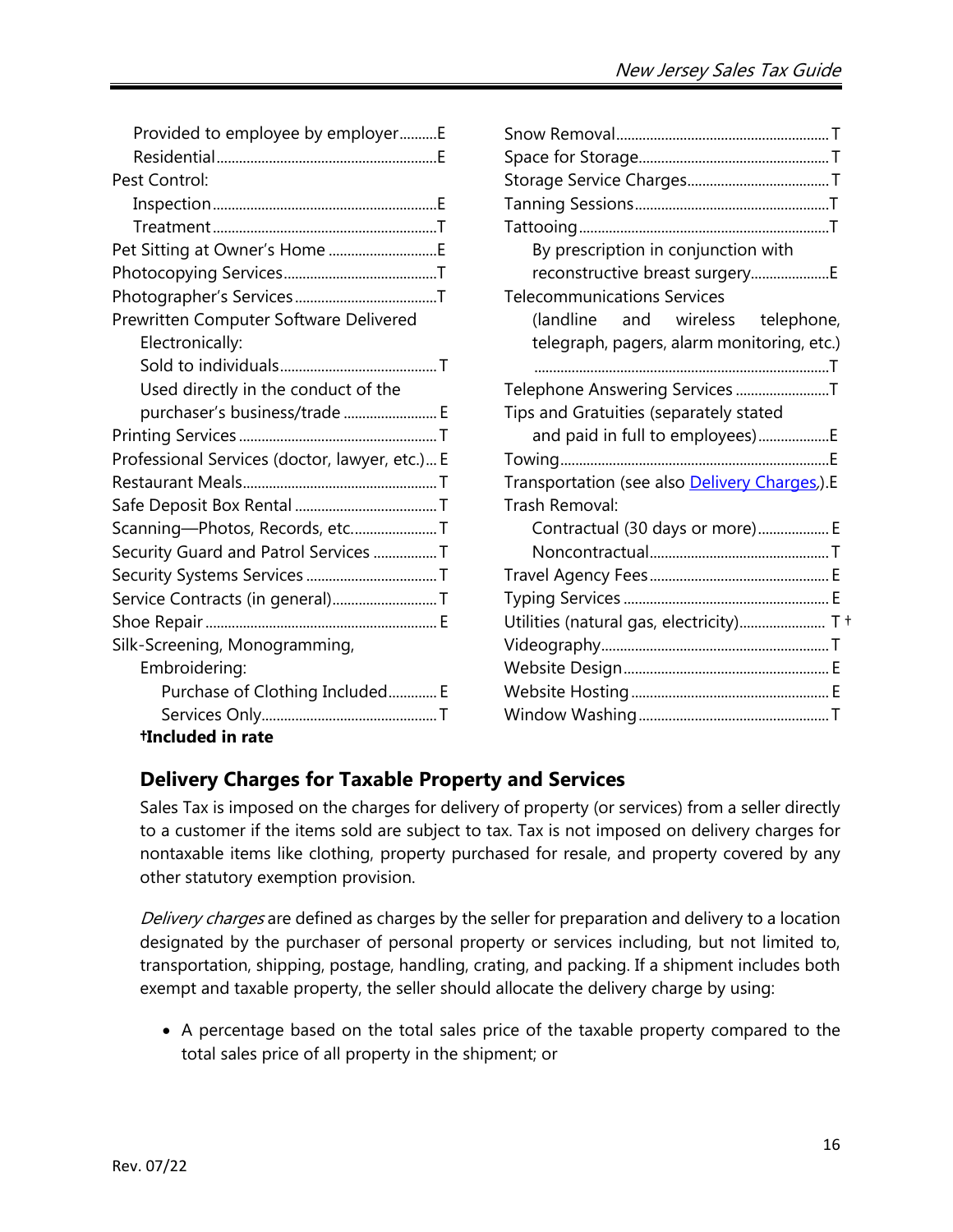• A percentage based on the total weight of the taxable property compared to the total weight of all property in the shipment.

Thus, only the portion of the delivery charge that relates to the taxable property or service is subject to Sales Tax. In these mixed transactions, if the seller does not allocate the delivery charge, the entire delivery charge is taxable.

For information about delivery charges on out-of-state sales, see Out-of-State Sales & New [Jersey Sales Tax.](http://www.state.nj.us/treasury/taxation/pdf/pubs/sales/anj10.pdf)

# <span id="page-16-0"></span>**Coupons**

The following guidelines apply to retail sale transactions involving the use of coupons.

• When a manufacturer issues a coupon entitling a purchaser to pay a reduced price on an item, and the seller is *reimbursed* by the manufacturer, distributor, or other third party, the tax is due on the full regular price of the item. The sales price is composed of the amount paid and the amount of the coupon value. The coupon value reflects a payment or reimbursement by another party to the seller.

**Example:** A store issues a coupon labeled "mfr." entitling the holder to purchase an item for \$10 less than the regular price.

| Regular price         | S.                | 99.95    |
|-----------------------|-------------------|----------|
| 6.625% Sales Tax      |                   | 6.62     |
| Total before discount |                   | \$106.57 |
| Manufacturer's coupon | $\qquad \qquad -$ | 10.00    |
| Customer pays         |                   | \$96.57  |

• When a store issues a coupon entitling a purchaser to a discounted price on the item or a free or reduced price on an additional item, and the seller receives no reimbursement from the manufacturer or other third party, the Sales Tax is due from the purchaser on only the discounted price, which is the actual receipt.

**Example:** A store issues a coupon entitling the holder to purchase a product for 50 cents less than the regular price.

| Regular price    | \$2.37  |
|------------------|---------|
| Store coupon     | $-0.50$ |
| Taxable receipt  | \$1.87  |
| 6.625% Sales Tax | $+0.12$ |
| Customer pays    | \$1.99  |

• When a store issues a coupon entitling a purchaser to pay a reduced price on an item, and the seller is *reimbursed* by a manufacturer, distributor, or other third party, the tax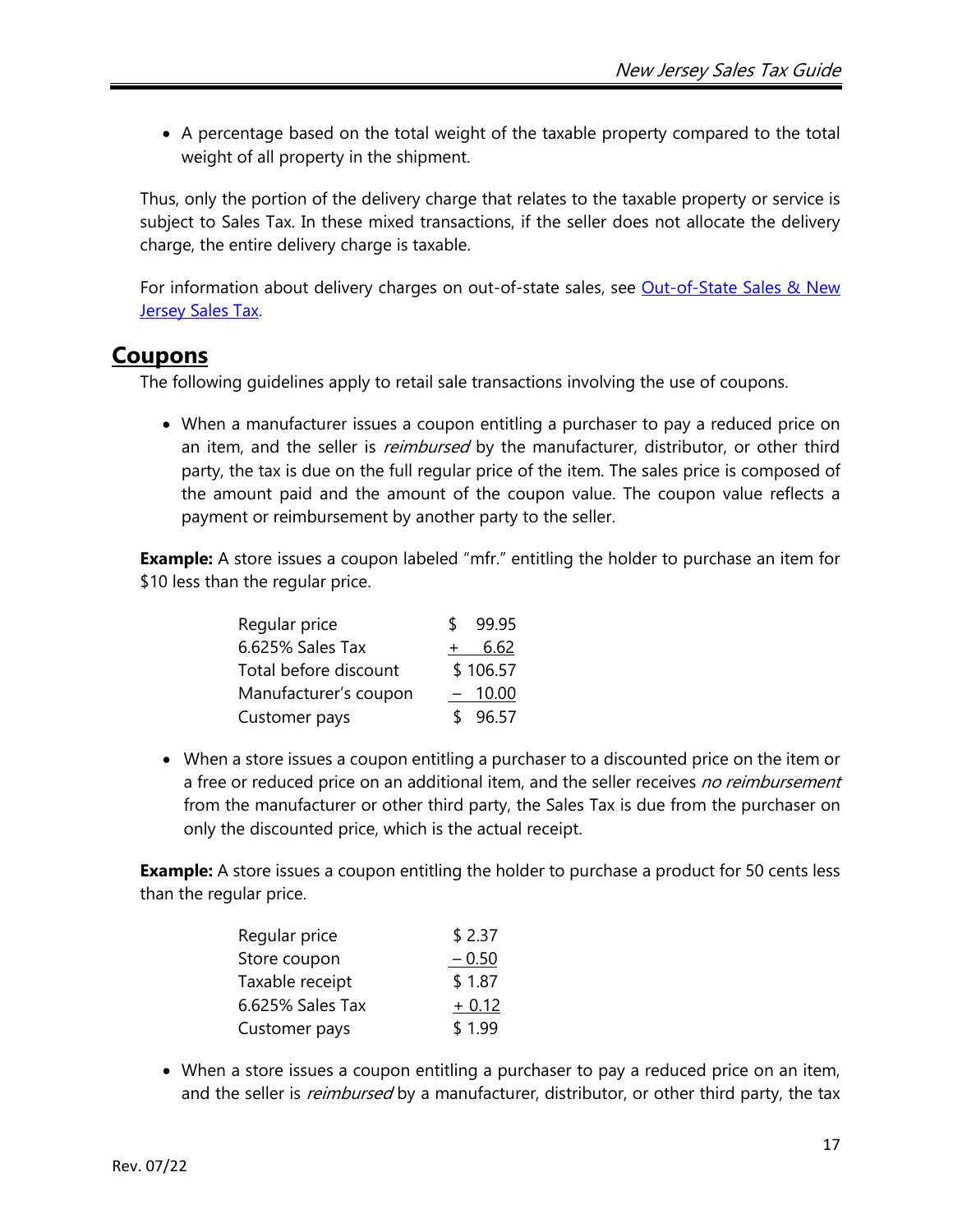is due on the full regular price of the item. The sales price is composed of the amount paid and the amount of the coupon value.

• When a manufacturer or a seller issues a coupon involving a *third-party reimbursement*, but does not disclose that fact to the purchaser on the coupon or in an accompanying advertisement, the seller will collect from the purchaser only the tax due on the reduced price, but will be required to pay the tax based on the entire sales price (i.e., the amount of the price paid and the reimbursement Received from the manufacturer or other third party).

For more information, see [Coupons, Discounts & New Jersey Sales Tax](http://www.state.nj.us/treasury/taxation/pdf/pubs/sales/anj9.pdf).

# <span id="page-17-0"></span>**Prepared Food**

Sales of prepared food are subject to Sales Tax. Prepared food, which includes beverages, means:

- Food sold in a heated state or heated by the seller; or
- Two or more food ingredients combined by the seller and sold as a single item; or
- Food sold with eating utensils provided by the seller.

Food that is only cut, repackaged, or pasteurized by the seller, as well as eggs, fish, meat, poultry, and foods that contain these raw animal foods that require cooking by the consumer are not treated as prepared food.

The following are *not* treated as prepared food, *unless* the seller provides eating utensils with the items:

- Food sold by a seller that is a manufacturer;
- Food sold in an unheated state by weight or volume as a single item; and
- Bakery items sold as such, including bread, rolls, buns, bagels, donuts, cookies, muffins, etc.

Eating utensils include plates, knives, forks, spoons, glasses, cups, napkins, or straws. The sale of prepared food by restaurants, taverns, delicatessens, or other establishments engaged in selling food that fits within the definition of prepared food is subject to Sales Tax.

For more information, see [Sales of Food and Food Ingredients, Candy, Dietary Supplements,](http://www.state.nj.us/treasury/taxation/pdf/pubs/tb/tb70.pdf)  [and Soft Drinks Sold by a Grocery Store.](http://www.state.nj.us/treasury/taxation/pdf/pubs/tb/tb70.pdf)

**Cottage Food Operators (Home Bakers)** Cottage Food Operators who sell cottage food products are considered to be running a business, and must register that business with the State of New Jersey. For tax purposes, Cottage Food Operators are treated the same as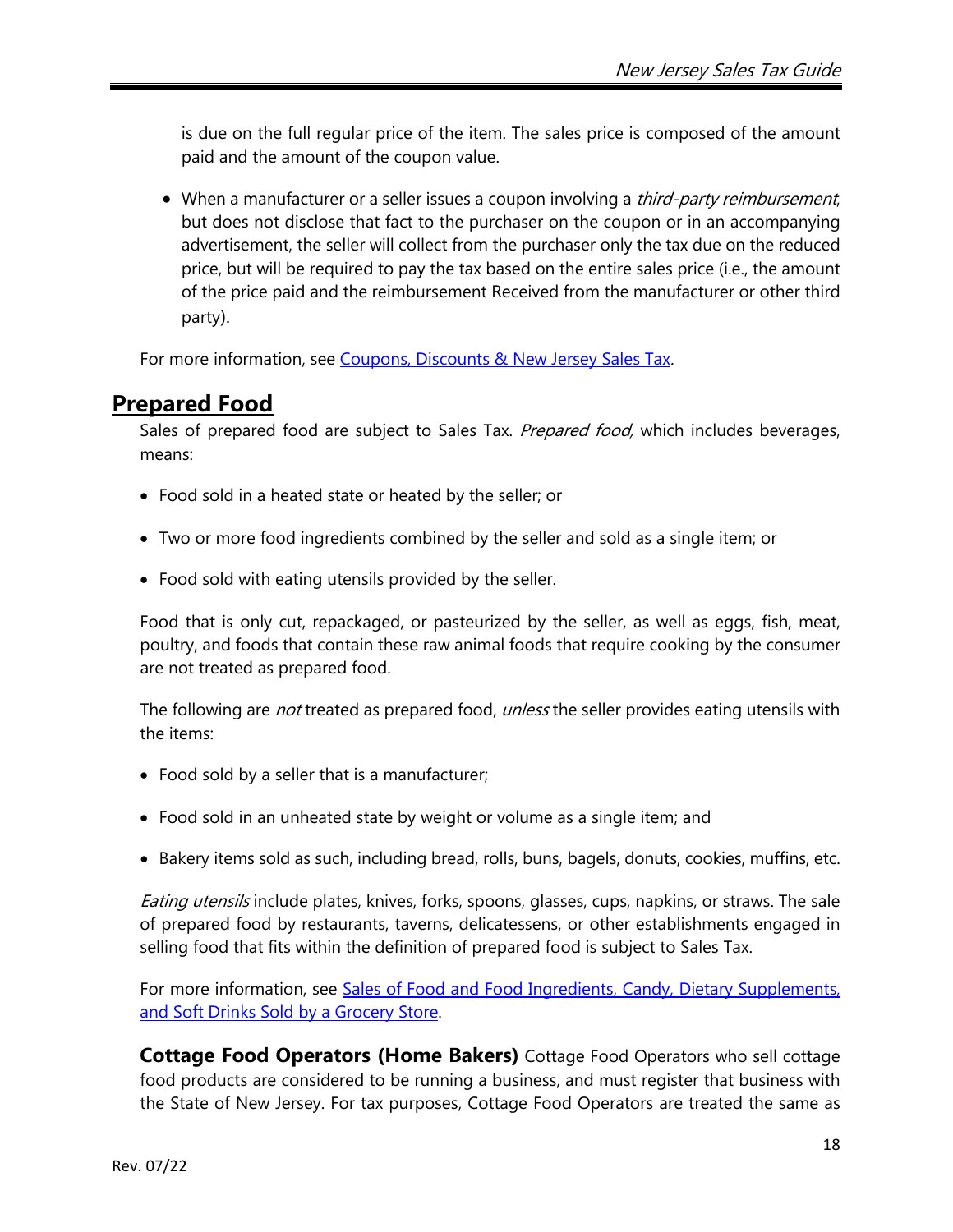any other seller: if the product they sell is taxable, they must collect and remit Sales Tax. For information regarding definitions or permit procedures, see [Cottage Food Operators-](https://www.nj.gov/health/ceohs/phfpp/retailfood/cottagefood.shtml#cfo1) Baked [Goods.](https://www.nj.gov/health/ceohs/phfpp/retailfood/cottagefood.shtml#cfo1)

For more information, see [Sales of Prepared Food by Food Service Providers](http://www.state.nj.us/treasury/taxation/pdf/pubs/tb/tb71.pdf) or Sales of Food [and Food Ingredients, Candy, Dietary Supplements, and Soft Drinks Sold by a Grocery Store](http://www.state.nj.us/treasury/taxation/pdf/pubs/tb/tb70.pdf).

# <span id="page-18-0"></span>**Newspapers, Magazines, and Books**

Sales of newspapers are exempt from Sales Tax. Magazines and periodicals sold by subscription are exempt whether or not they are accessed by electronic means. Magazines sold as single copies are taxable when sold in printed form; however, they are exempt when delivered electronically. Membership periodicals also are exempt. A "membership periodical" is any periodical distributed by a nonprofit organization to its members as a benefit of membership in the organization. For more information, see [Newspapers, Magazines,](http://www.state.nj.us/treasury/taxation/pdf/pubs/sales/anj21.pdf)  Periodicals [& New Jersey](http://www.state.nj.us/treasury/taxation/pdf/pubs/sales/anj21.pdf) Sales Tax.

Sales of books, both hardback and softback, including sales of the Bible or other sacred scripture, are taxable whether the book is delivered in hard copy or electronically.

# <span id="page-18-1"></span>**Specified Digital Products**

New Jersey imposes tax on retail sales of specified digital products and on charges for installing, maintaining, servicing, or repairing those products, when billed to a New Jersey address.

Specified digital product means an electronically transferred digital audio-visual work, digital audio work, or digital book. A digital code that provides a purchaser with a right to obtain the product is treated the same as a specified digital product. Transferred electronically means obtained by the purchaser by means other than tangible storage media.

Digital audio-visual work means a series of images which, when shown in succession, create the illusion of motion, together with accompanying sounds, if any.

Digital audio work means a series of musical, spoken, or other sounds, including a ringtone. A "Ringtone" is a digital sound file that is downloaded onto the purchaser's device, used to alert the purchaser of communication.

Digital book means a work that is generally recognized in the ordinary and usual sense as a book.

The term specified digital product *does not include* streaming services, video programming services – such as video-on-demand television – or broadcasting services, including content to provide such services.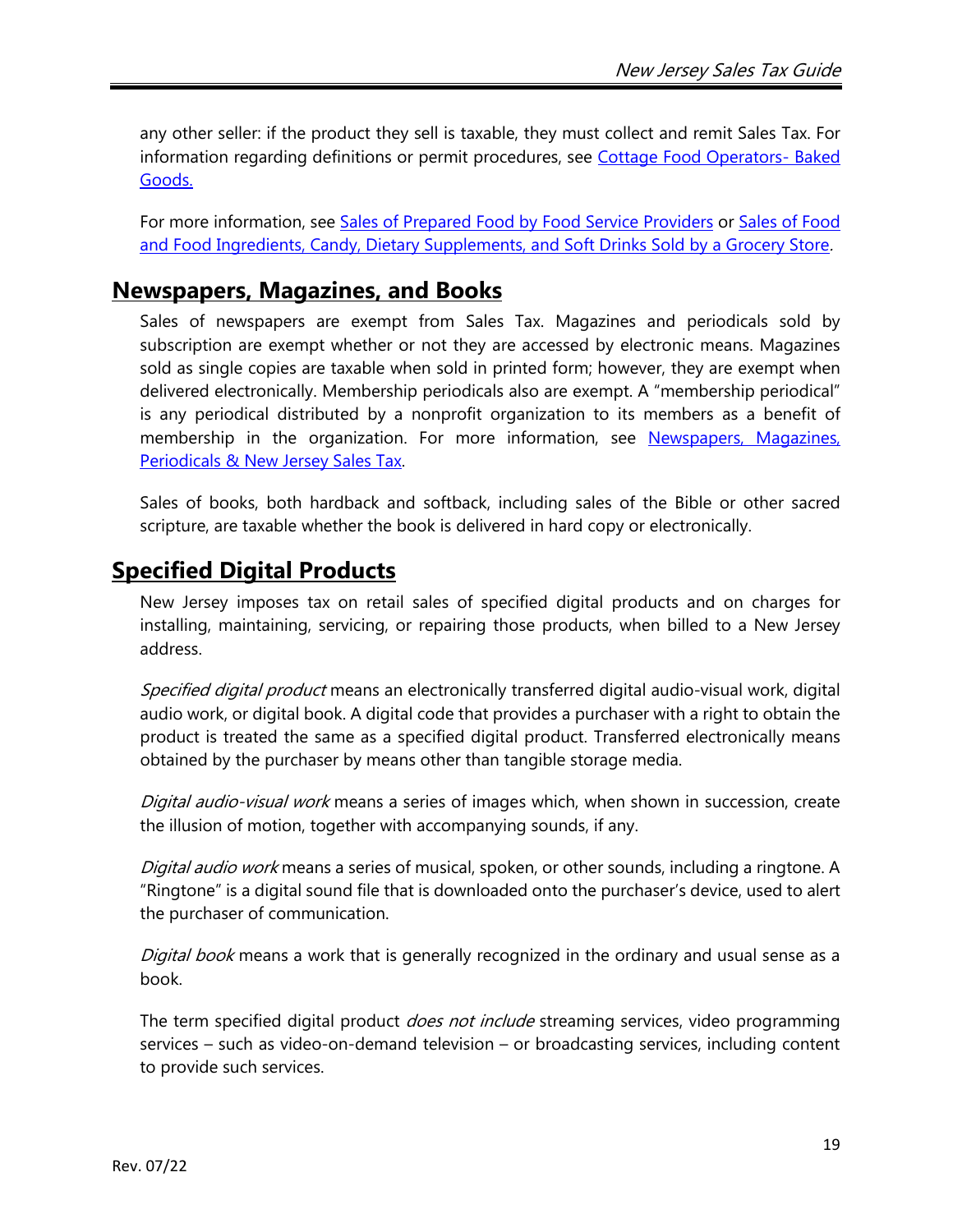Receipts from sales of a specified digital product that is streamed or otherwise accessed, but not delivered electronically to the purchaser, are not taxable. Other types of property that are delivered electronically, such as digital photographs, digital magazines, etc., are also not taxable.

# <span id="page-19-0"></span>**Clothing and Footwear**

Sales of articles of clothing and footwear for human use are exempt from New Jersey Sales Tax. This exemption **does not** apply to [fur clothing;](#page-21-0) [accessories or equipment;](#page-21-1) [sport or](#page-20-0)  [recreational](#page-20-0) equipment, or [protective equipment](#page-20-1) (unless the protective equipment is necessary for the daily work of the user).

Clothing includes footwear, all inner and outer wear, headgear, gloves and mittens, neckwear, and hosiery normally worn on the human body, including baby receiving blankets, bunting, diapers, diaper inserts, and baby pants. Disposable undergarments for adults also are exempt.

### **Exempt Clothing and Footwear** (not made of [fur\)](#page-21-0)

Aprons (household and shop) Arch Supports Athletic Supporters Baby Receiving Blankets Bathing Caps Bathing Suits Beach Capes and Coats Belts and Suspenders **Bibs** Boots Bowling Shirts (if suitable for ordinary street wear) Coats, Jackets, and Wraps (for either evening or daytime wear) Costumes (e.g., Halloween, dance; whether for adults or children) Diapers (including disposable, whether for adults or children) Djellabas Dress Shields Dresses (including evening wear) Ear Muffs Footlets

Formal Wear Garters and Garter Belts Girdles Gloves and Mittens (for general use) Hand Muffs Hats and Caps Head and Neck Scarves and Bandannas Hosiery and Peds Incontinence Briefs Lab Coats Leotards and Tights Neckties **Overshoes** Pantyhose Rainwear Rubber Gloves (for home or work use) Rubber Pants Safety Clothing (normally worn in hazardous occupations) Sandals **Saris** Shoe Insoles (e.g., Dr. Scholl's®) Shoe Laces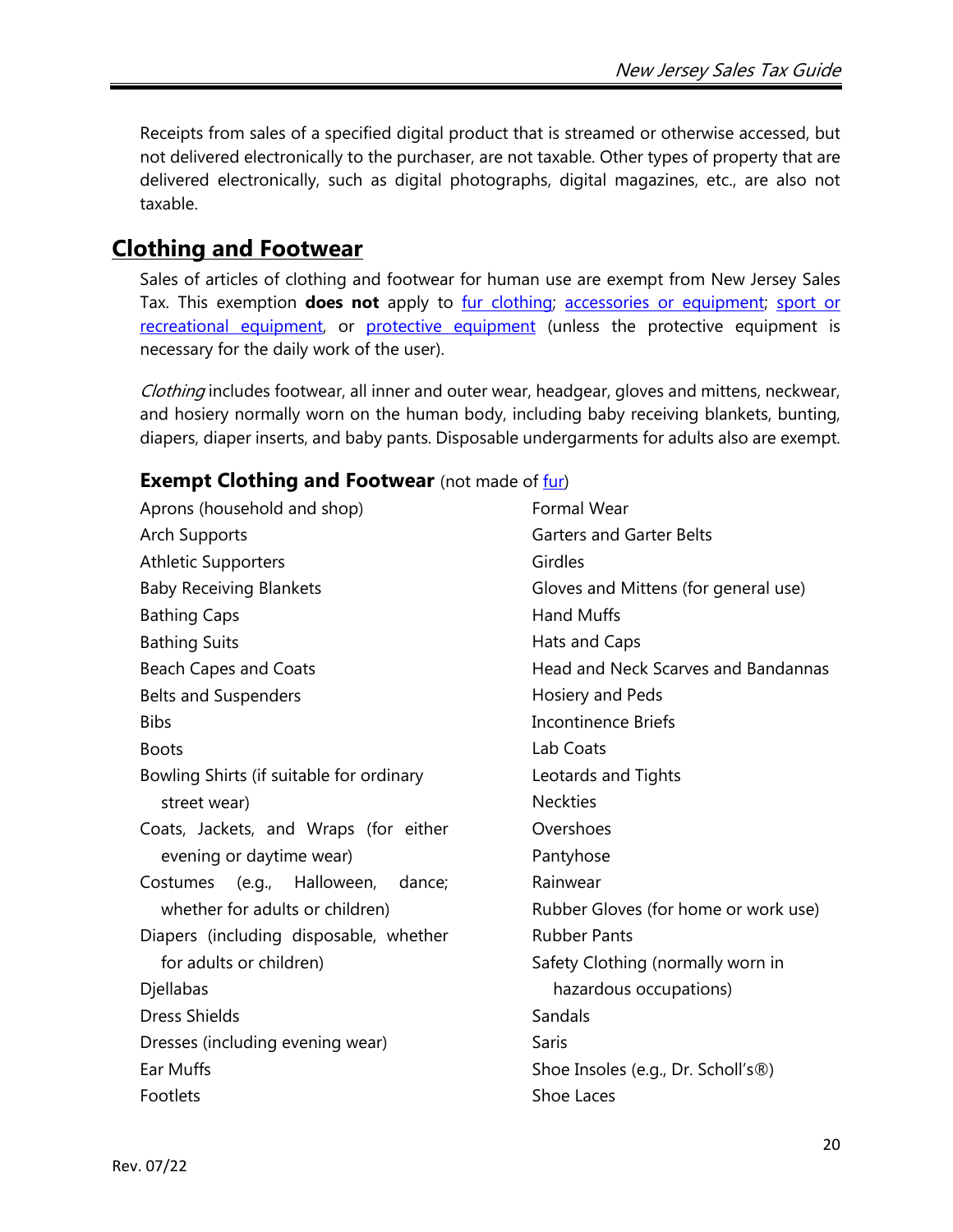Shoes (including safety shoes, sneakers and tennis shoes) Shoulder Pads (for dresses, jackets, etc.) Ski Masks Sleepwear **Slippers** Socks Steel-Toed Shoes **Stockings** 

Thermal Underwear Underwear Uniforms (athletic, school, scout, work, etc.) Wedding Apparel Work Clothes, Work Uniforms Yarmulkes, Turbans, and Fezzes

### <span id="page-20-1"></span>**Protective Equipment**

Protective equipment means items for human wear and designed as protection of the wearer against injury or disease, or as protections against damage or injury to other persons or property, but not suitable for general use. Protective equipment necessary for the daily work of the user is specifically **exempt**. However, protective equipment such as goggles or helmets worn for sport or recreational activities is **taxable**. Examples of protective equipment include:

- Breathing Masks Clean Room Apparel and Equipment Ear and Hearing Protectors Face Shields Hard Hats Helmets
- Protective Goggles Respirators (paint or dust) Safety Glasses and Goggles Safety Belts Tool Belts Welders' Gloves and Masks

# <span id="page-20-0"></span>**Sport or Recreational Clothing and Footwear/Equipment**

Sport or recreational equipment that is worn only in conjunction with a particular sport or recreational activity is taxable. Articles that can be adapted for general use not exclusively connected with a sporting activity are exempt from tax.

### **Taxable:**

- Athletic Shoes (cleated or spiked) Ballet and Tap Shoes Baseball and Hockey Gloves Bicycle Shorts (padded) Bowling Shoes Fishing Boots (waders) Gloves (e.g., baseball, bowling, boxing, hockey, golf) Goggles (nonprescription)
- Golf Shoes Hand and Elbow Guards Helmets (sports and motorcycle) Ice Skates Life Preservers and Vests Mouth Guards Protective Masks Roller Blades Roller Skates (boot and screw-on) Shin Guards and Padding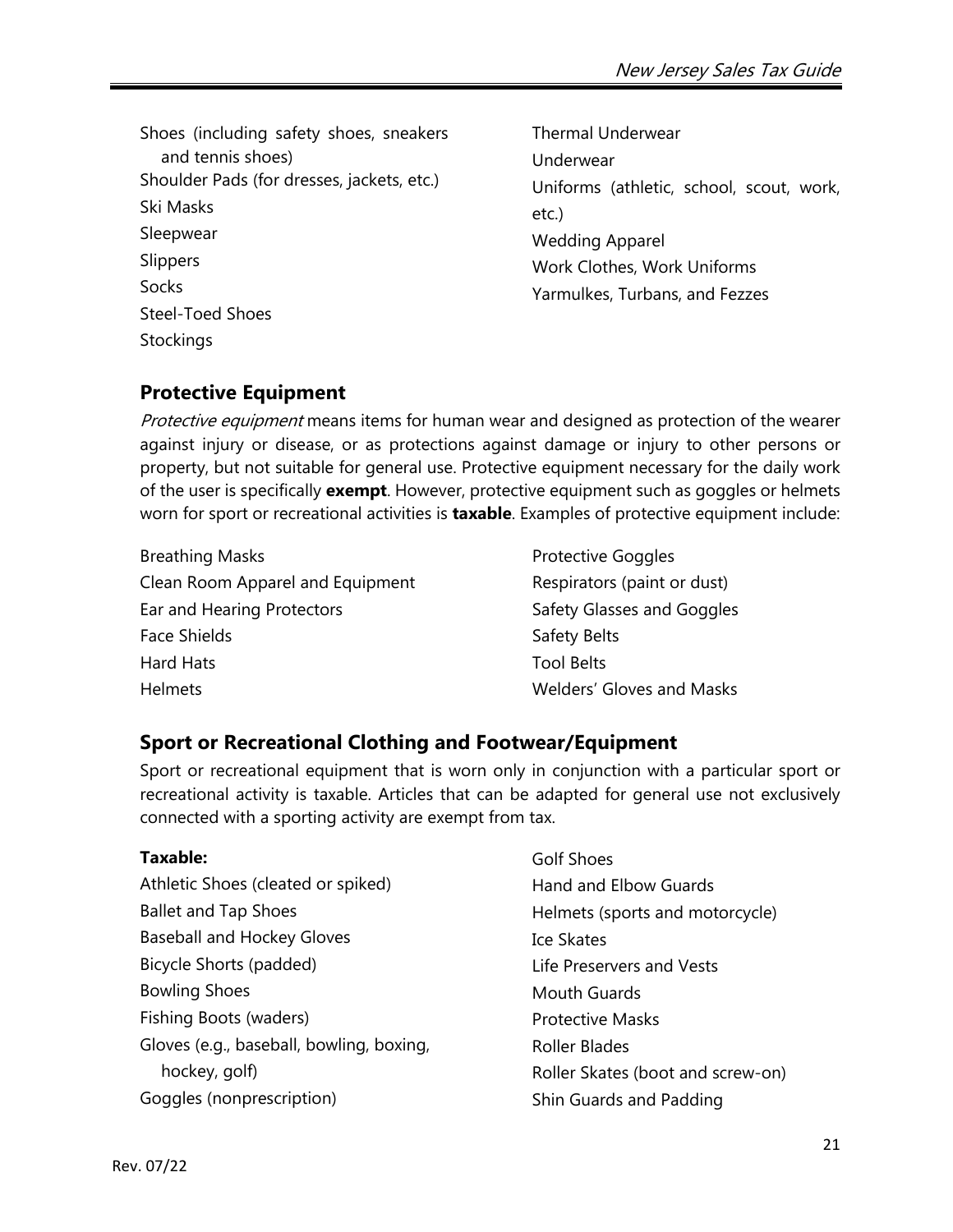| <b>Shoulder Pads</b>                     | Sweatbands                                 |
|------------------------------------------|--------------------------------------------|
| Ski Boots                                | Swim Fins                                  |
| <b>Skin Diving Suits</b>                 | <b>Track Shoes and Cleats</b>              |
| <b>Snorkel and Scuba Masks</b>           | <b>Wetsuits and Fins</b>                   |
| Exempt:                                  |                                            |
| <b>Athletic Supporters</b>               | hunting, skating, and skiing apparel but   |
| Children's Sports and Play Uniforms      | suitable for general outdoor wear and      |
| (e.g., football, baseball, karate)       | commonly worn other than in a particular   |
| <b>Hooded Shirts</b>                     | sport)                                     |
| Jogging or Running Shoes, Suits          | Turtlenecks,<br>Pullovers,<br>Other<br>and |
| Knitted Caps or Hats                     | <b>Sweaters</b>                            |
| Overshoes, Coats, Mittens, Parkas, and   | Ski Masks                                  |
| Trousers (sometimes sold in the trade as |                                            |

# <span id="page-21-0"></span>**Fur Clothing**

Sales of fur garments and articles meeting the definition of fur clothing are **taxable.** Fur clothing is defined as clothing that is required to be labeled as a fur product and the value of the fur components in the product is more than three times the value of the next most valuable tangible component.

Fur means any animal skin with hair, fleece, or fur fibers attached either in its raw or processed state. It does not include skins that have been converted into leather or suede, or those from which the hair, fleece, or fur fiber has been completely removed. Examples of items that may be taxed as fur clothing include:

| <b>Boots</b>       | Hats                |
|--------------------|---------------------|
| Capes              | <b>Neck Scarves</b> |
| Coats              | Jackets             |
| Collars            | Vests               |
| Ear and Hand Muffs | Wraps               |

For more information, see the **Notice to fur clothing sellers.** 

### <span id="page-21-1"></span>**Accessories**

Clothing accessories or equipment, although worn on the body, are not considered clothing or footwear and are **taxable.** Some examples are:

| Backpacks and Fanny Packs      | <b>Bobby Pins</b> |
|--------------------------------|-------------------|
| <b>Barrettes</b>               | <b>Briefcases</b> |
| Belt Buckles (sold separately) | Cosmetics         |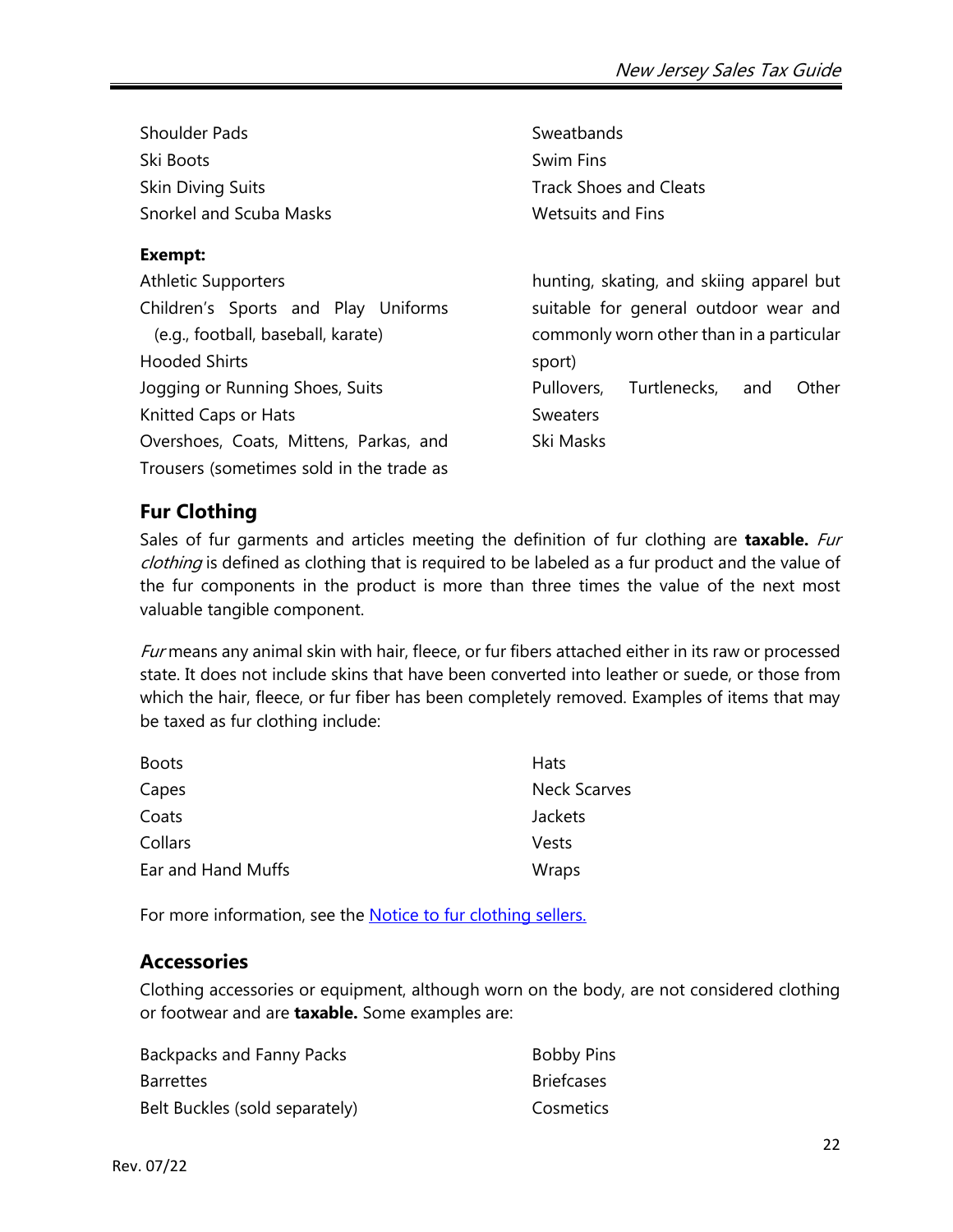Costume Masks (sold separately) Elastic and Fur Ponytail Holders Hair Bows **Hairclips Hairnets** Handbags and Shoulder or Tote Bags Handkerchiefs Headbands Jewelry Key Cases

Key Rings Patches and Emblems (sold separately) Shower Caps Sunglasses (nonprescription) **Sweatbands** Umbrellas Wallets and Cell Phone Cases **Watches** Watch Bands Wigs and Hair Pieces

# **Yarn Goods, Yarns, Sewing Equipment, and Supplies**

Common wearing apparel materials intended to be used in either making or repairing clothes are **exempt**. These materials include:

| Bra and Slip Repair       | Ribbons                    |
|---------------------------|----------------------------|
| <b>Buttons</b>            | Seam-Binding and Bias Tape |
| Denim and Leather Patches | Snaps, Hooks, and Eyes     |
| Elastic                   | Thread                     |
| Fabrics                   | Yarn                       |
| Lace                      | <b>Zippers</b>             |

**Note**: If these items are used on products other than wearing apparel, such as doll clothes and afghans, they are taxable.

Any item that does not become an integral part of the clothing is **taxable**. Some examples are:

| Chalk                                     | <b>Needles</b>         |
|-------------------------------------------|------------------------|
| Fabrics and Yarns (used to make items     | Patterns               |
| other than apparel such as rugs, pillows, | Pins                   |
| $etc.$ )                                  | <b>Sewing Machines</b> |
| <b>Instruction Books</b>                  | <b>Scissors</b>        |
| <b>Knitting Needles</b>                   | <b>Tape Measures</b>   |
| <b>Measuring Tapes</b>                    | Thimbles               |

# <span id="page-22-0"></span>**Leasing**

A lessor must collect Sales Tax from the lessee (person who leases or rents property) on a lease or rental transaction. For leases or rentals with a term of *six months or less*, Sales Tax must be collected with each periodic payment. For leases or rentals of *more than six months*,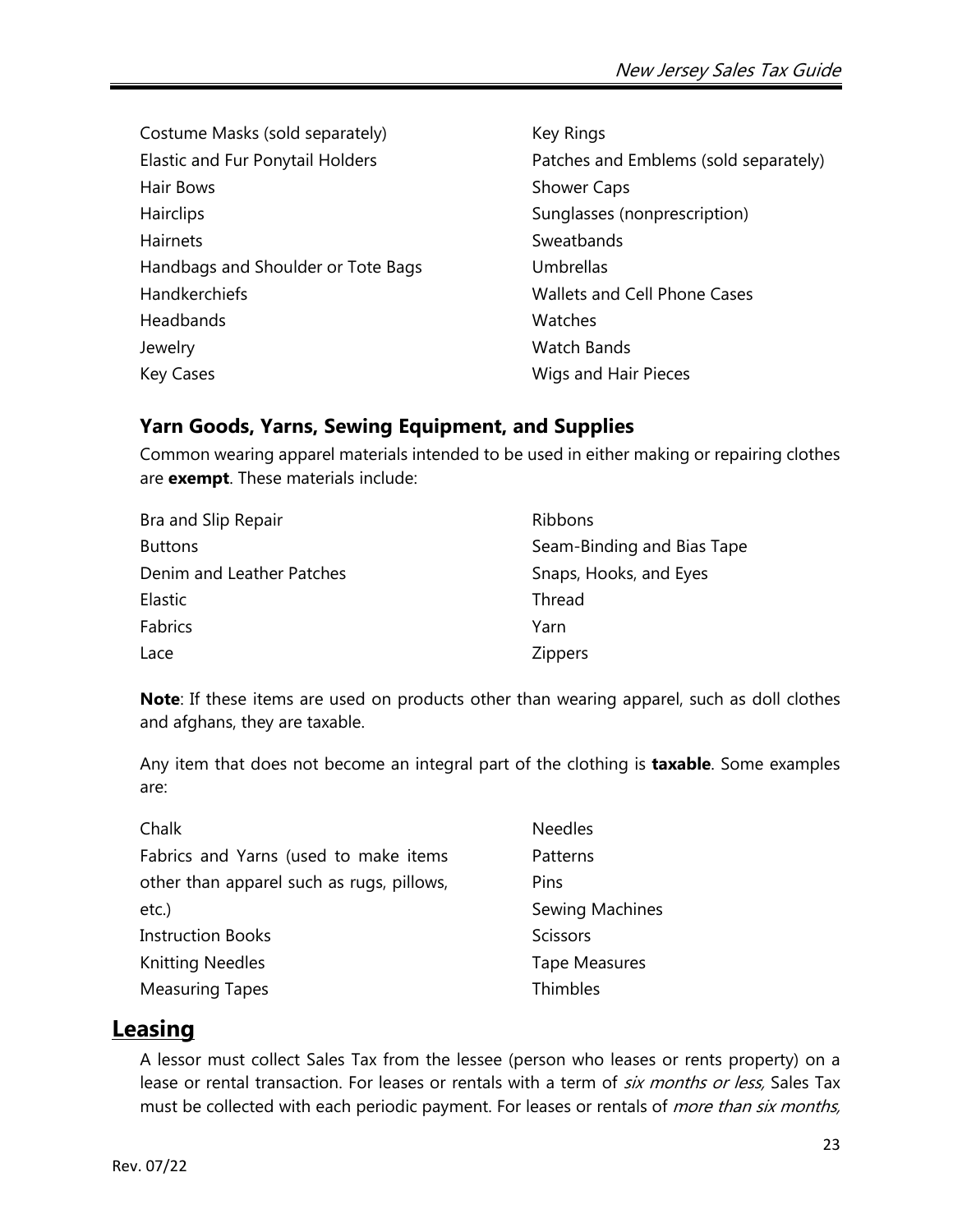the full amount of tax is due up front in the period in which the lessee takes delivery of the property.

For transactions with a term of more than six months, the tax must be calculated using either the original purchase price of the property, or the total of the periodic payments required under the agreement, including interest charges directly paid by the lessee. When Sales Tax is paid on the purchase price, it does not have to be paid again if the lease is renewed or if the same property is subsequently leased to another party.

For more information, see the Notice regarding [leases and rentals](http://www.state.nj.us/treasury/taxation/pdf/ssutlease.pdf) and [Leases and Rentals.](http://www.state.nj.us/treasury/taxation/pdf/pubs/sales/su12.pdf)

# <span id="page-23-0"></span>**Claim for Refund of Sales Tax**

**Refunds Requested by Individuals From Sellers.** If New Jersey Sales Tax was incorrectly charged and collected by the seller, the purchaser can request a refund of the Sales Tax paid directly from the seller. If the purchaser is unable to recover the tax from the seller, the purchaser can request a refund from the Division of Taxation.

**Refunds Requested by Individuals From the Division of Taxation.** To request a refund from the Division, a purchaser must file a Claim for Refund [\(Form A-3730\)](http://www.state.nj.us/treasury/taxation/pdf/other_forms/sales/a3730.pdf) within four years from the date of payment of the Sales Tax. Individuals must provide an explanation and submit supporting documentation to substantiate the claim. Documentation includes items such as copies of invoices or receipts and proof of tax paid.

**Refunds Requested by Businesses From the Division of Taxation.** Businesses that have improperly collected and/or paid Sales Tax to the State on their monthly remittance statement

[\(Form ST-51\)](https://www1.state.nj.us/TYTR_BusinessFilings/jsp/common/Login.jsp?taxcode=55) may correct the error on their quarterly Sales Tax return [\(Form ST-50\)](https://www1.state.nj.us/TYTR_BusinessFilings/jsp/common/Login.jsp?taxcode=55) only if the error is discovered within the same calendar quarter. If the error is discovered after the return for that quarter has been filed, the business must file an amended quarterly return for the period in which the error occurred. When filing the quarterly return, the business must take credit for all payments made for the quarter (including payments submitted in error). Quarterly returns can be amended [online](http://www.state.nj.us/treasury/taxation/onlinebus.shtml) or [by phone](http://www.state.nj.us/treasury/taxation/onlinebus.shtml) through the Business Paperless Telefiling System.

If the amended quarterly return results in an overpayment for the quarter, the business must file a Claim for Refund [\(Form A-3730\)](http://www.state.nj.us/treasury/taxation/pdf/other_forms/sales/a3730.pdf) to obtain a refund. Businesses must have records of canceled sales, returns, or uncollectible receipts to substantiate any claim for a refund of Sales Tax remitted to the State.

Special rules apply to qualified Urban Enterprise Zone businesses. See [Urban Enterprise Zones.](#page-2-3)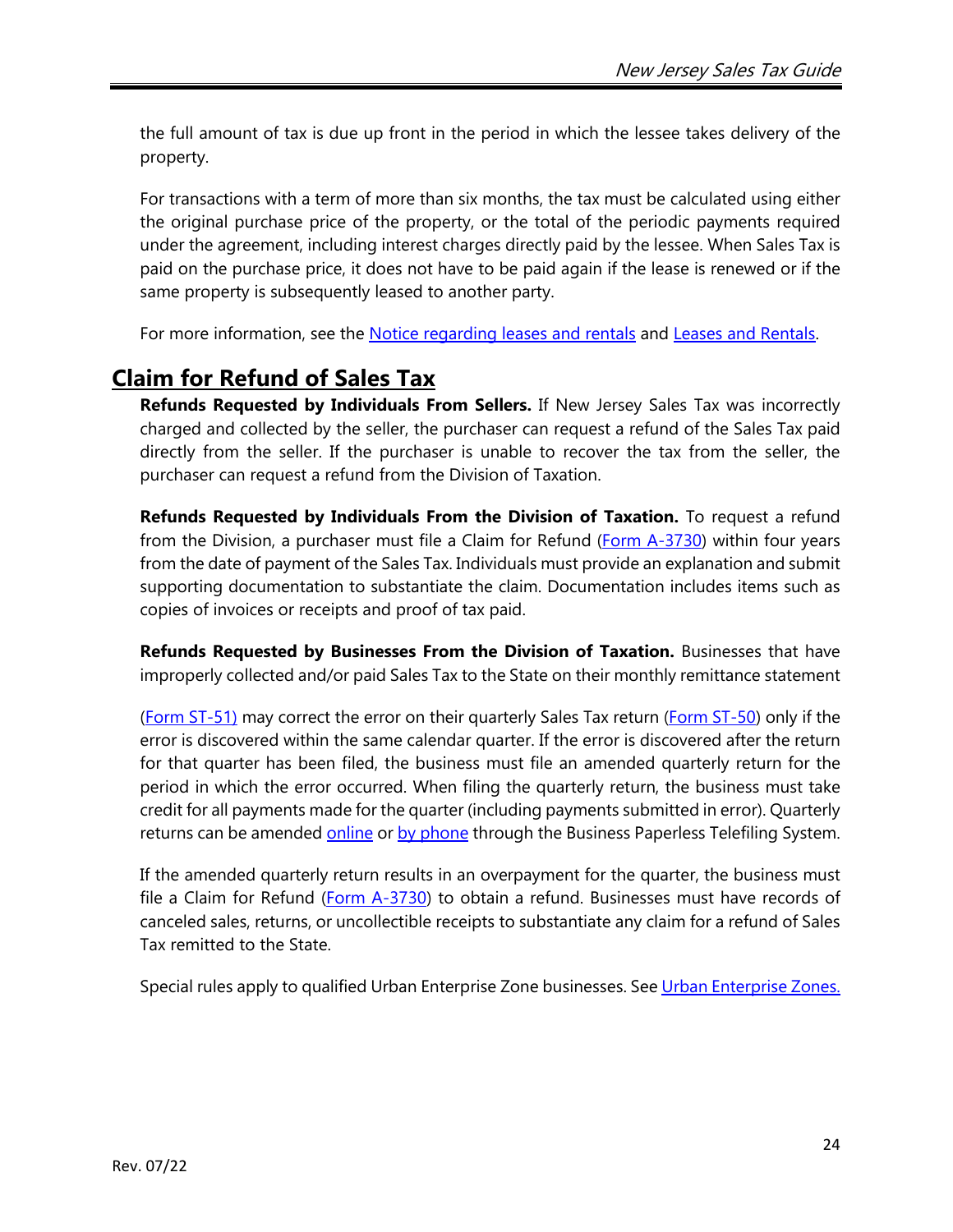# <span id="page-24-0"></span>**Business Registration and Collecting Sales Tax**

### **Registering a Business**

Any person or organization engaged in a business, trade, profession, or occupation in New Jersey must register with the State for tax purposes by filing a Business Registration Application, Form NJ-REG, at least 15 business days before starting business or opening an additional place of business in this State. Registration ensures that the business will receive all the forms and information it needs to comply with New Jersey tax laws.

Form NJ-REG may be filed [online](http://www.state.nj.us/treasury/revenue/gettingregistered.shtml) through the Division of Revenue and Enterprise Services' NJ Business Gateway Services. A Public Records Filing also is required for corporations, limited liability companies, limited partnerships, and limited liability partnerships. More information on Public Records Filing is available in the *New Jersey Complete Business Registration Package* [\(NJ REG\)](http://www.state.nj.us/treasury/revenue/revprnt.shtml) or by calling 609-292-9292.

### **Collecting Sales Tax**

In general, every New Jersey business selling taxable items or services must collect and remit New Jersey Sales Tax when sales are completed by delivery to a New Jersey location or performance of the service in this State. Sales Tax **must be separately stated** on any sales slip, invoice, receipt, or other statement of the price payable.

### **Sales and Use Tax Returns**

Every business that is on a reporting basis for Sales Tax purposes must file Sales Tax returns. Information on *filing requirements and reporting methods* is available on the Division of Taxation's website.

# **Exemption Certificates**

New Jersey has exemption certificates that can be used to purchase property and services without paying Sales Tax under certain conditions. Each exemption certificate has a specific use. The New Jersey seller *accepting* an exemption certificate *must* always be registered with New Jersey. The most common certificates are the Resale Certificate [\(Form ST](http://www.state.nj.us/treasury/taxation/pdf/other_forms/sales/st3.pdf)**‑**3), Exempt Use Certificate [\(Form ST](http://www.state.nj.us/treasury/taxation/pdf/other_forms/sales/st4.pdf)**‑**4), and Exempt Organization Certificate (Form ST‑5).

The seller should accept an exemption certificate only if it is fully completed. As long as the certificate is completed by the purchaser and provided to the seller, the seller is relieved of responsibility for collecting Sales Tax, even if it is later determined that the purchaser was not eligible for the exemption.

Only one exemption certificate is necessary for additional purchases of the same general type. Keep a record of each sale covered by a blanket certificate. Keep this certificate for at least four years from the date of the last purchase covered by the certificate.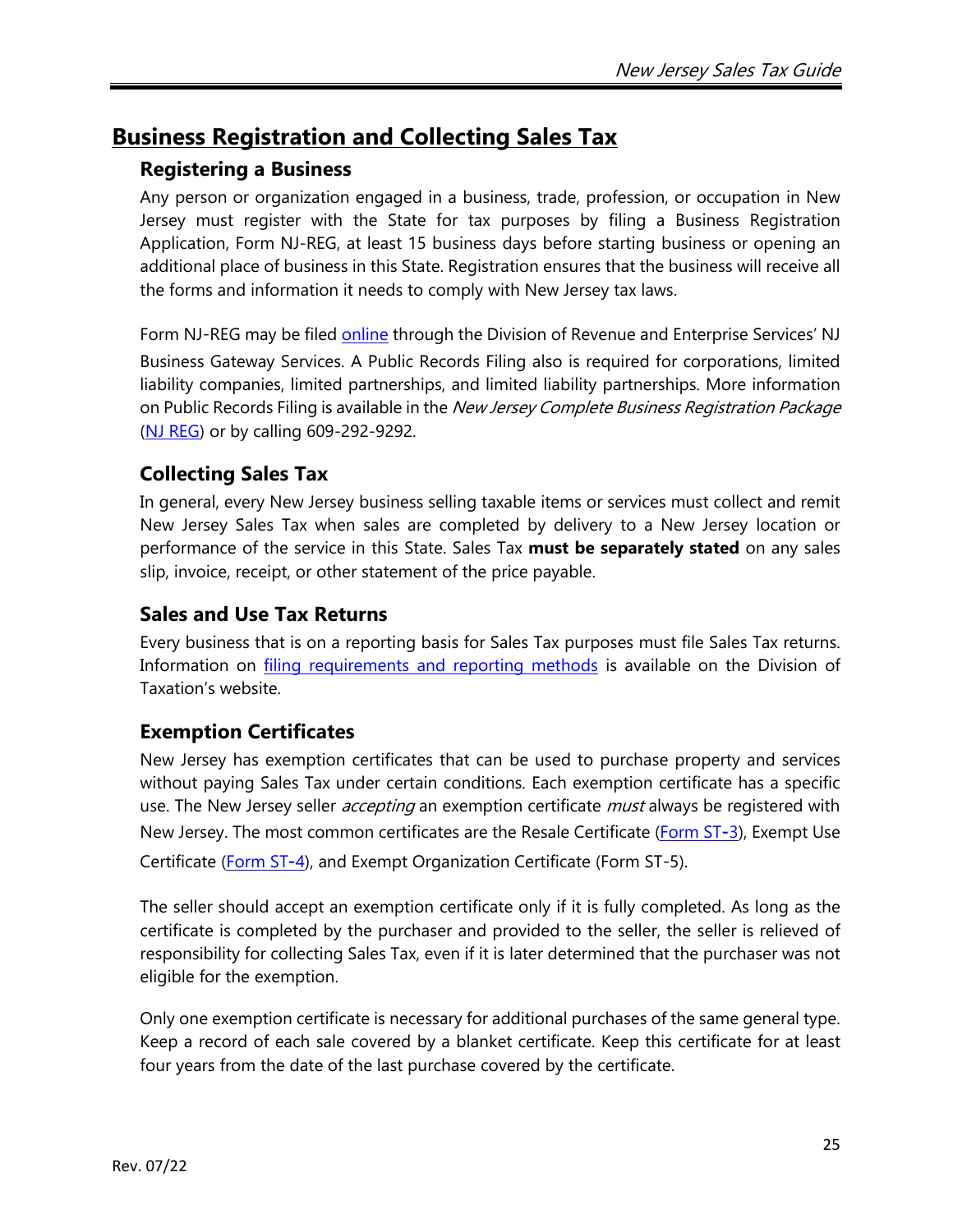**SSUTA Exemption Certificate.** The Streamlined Sales and Use Tax Agreement provides for simplification and standardization in the administration of exemptions. There is a uniform exemption certificate, Streamlined Sales and Use Tax Agreement Certificate of Exemption [\(Form ST-SST\)](http://www.state.nj.us/treasury/taxation/pdf/other_forms/sales/st_sst.pdf), which is accepted by all SSUTA member states.

### **Sales to Government Agencies**

Any New Jersey State agency, political subdivision of the State of New Jersey, federal agency, the United Nations, or any other international organization of which the United States is a member is exempt from paying Sales Tax. In transactions with government agencies, the acceptable proof of exemption from Sales Tax is:

- A copy of a government purchase order, official contract, or order on official government letterhead signed by a qualified officer. When the amount of the transaction is \$150 or less, a fully completed Exempt Use Certificate [\(Form ST](http://www.state.nj.us/treasury/taxation/pdf/other_forms/sales/st4.pdf)-4) form can be issued instead; and
- Payment must be made by the agency's check or voucher or with a GSA SmartPay 2 credit card that has 0, 6, 7, 8, or 9 as the sixth digit of the account number (credit card charged to and paid directly by the federal government). If payment is made with a GSA SmartPay card having a 1, 2, 3, or 4 as the sixth digit, the transaction is taxable because the card is billed to and paid by the employee.

In addition, certain exemptions are granted to qualified foreign diplomatic and consular personnel who reside in the United States. See [Diplomat/Consular Sales Tax Exemptions.](http://www.state.nj.us/treasury/taxation/pdf/pubs/tb/tb53.pdf)

For more information, see [Tax Treatment of Nonprofit Organizations and Government Entities,](http://www.state.nj.us/treasury/taxation/pdf/pubs/misc3.pdf) and [Diplomat/Consular Sales Tax Exemptions.](http://www.state.nj.us/treasury/taxation/pdf/pubs/tb/tb53.pdf)

### **Out-of-State Sales**

If taxable items are sold and delivered to the purchaser out of State, New Jersey Sales Tax should not be collected. If the property is shipped out of state to a recipient other than the purchaser (e.g., in a gift transaction), the sale also is not subject to New Jersey Sales Tax. The seller must keep a record showing both the out-of-State destination and the method of delivery to that location, such as parcel post receipts, bills of lading, etc.

Sales are taxable, however, if an out-of-state customer picks up the property in New Jersey. They also are taxable if the property is delivered to the customer's location in New Jersey, even though the customer may intend to ship the property out of state at a later date. However, out-of-state purchasers who are registered with New Jersey and "qualified out-of-state sellers" may make tax-exempt purchases in New Jersey of property and services purchased for resale. For more information, see [Out-of-State Sales & New Jersey Sales Tax.](http://www.state.nj.us/treasury/taxation/pdf/pubs/sales/anj10.pdf)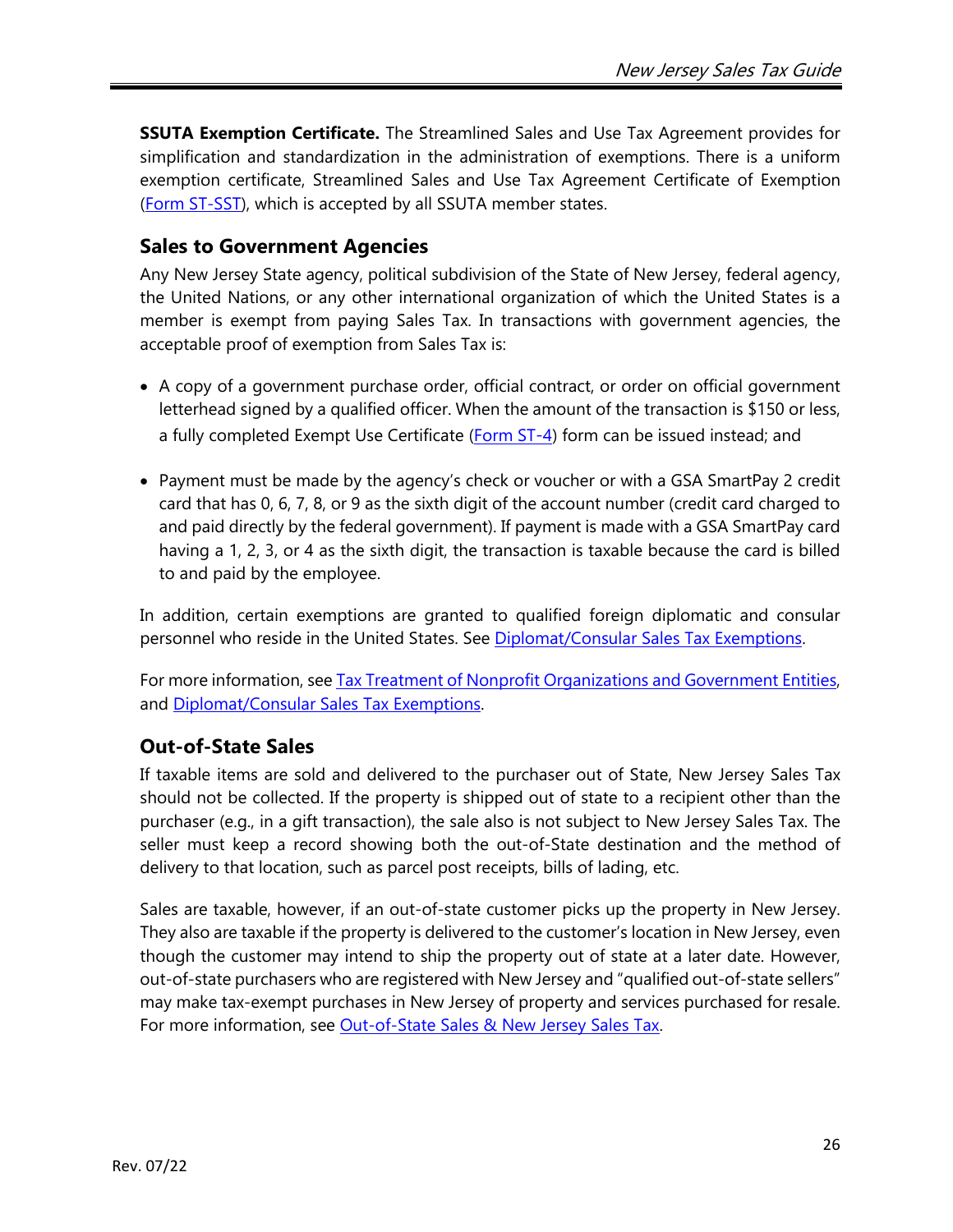# **Accounting Methods**

The accrual method of accounting must be used for Sales Tax records. Under the accrual method, all items of income are included in the gross receipts when they are earned, although actual payment may not be received until later.

**Example:** Frank Smith, owner of Mr. F's Appliance Store, sold a flat-screen television to a customer in March, but did not actually receive full payment until May. He must include the amount of the sale in his gross receipts for March and pay the Sales Tax due with his Sales Tax return due April 20, even though he did not receive payment until May.

### **Keeping Records**

New Jersey retailers are required to keep records and file New Jersey Sales and Use Tax returns. In addition, records must be kept for Income Tax and, depending on the nature of the business, other taxes as well. Maintaining good records will ensure the accuracy of tax returns and will protect the business in the event of an audit or investigation by the State.

### **Sales Records**

Retailers registered to do business in New Jersey are responsible for collecting Sales Tax and remitting it to the State. They also can accept New Jersey exemption certificates. These certificates exempt the purchaser from paying New Jersey Sales and Use Tax on property and/or services. The seller must keep exemption certificates for at least four years from the date of the last transaction covered by the certificate. Certificates must be in the physical possession of the seller and available for inspection by the Division of Taxation. It is essential that businesses maintain clear, accurate records of all sales.

There are two principles to remember when collecting Sales Tax:

- 1. Sellers hold any Sales Tax collected in trust for the State; and
- 2. All receipts are considered to be taxable until the contrary is established.

Keep daily records of the sales made. These records can be used to make monthly totals showing the following information:

- Gross receipts from sales;
- Receipts from sales that are not subject to tax;
- Receipts from taxable sales;
- Purchases that are subject to Use Tax;
- Lease/rental transactions that are subject to tax;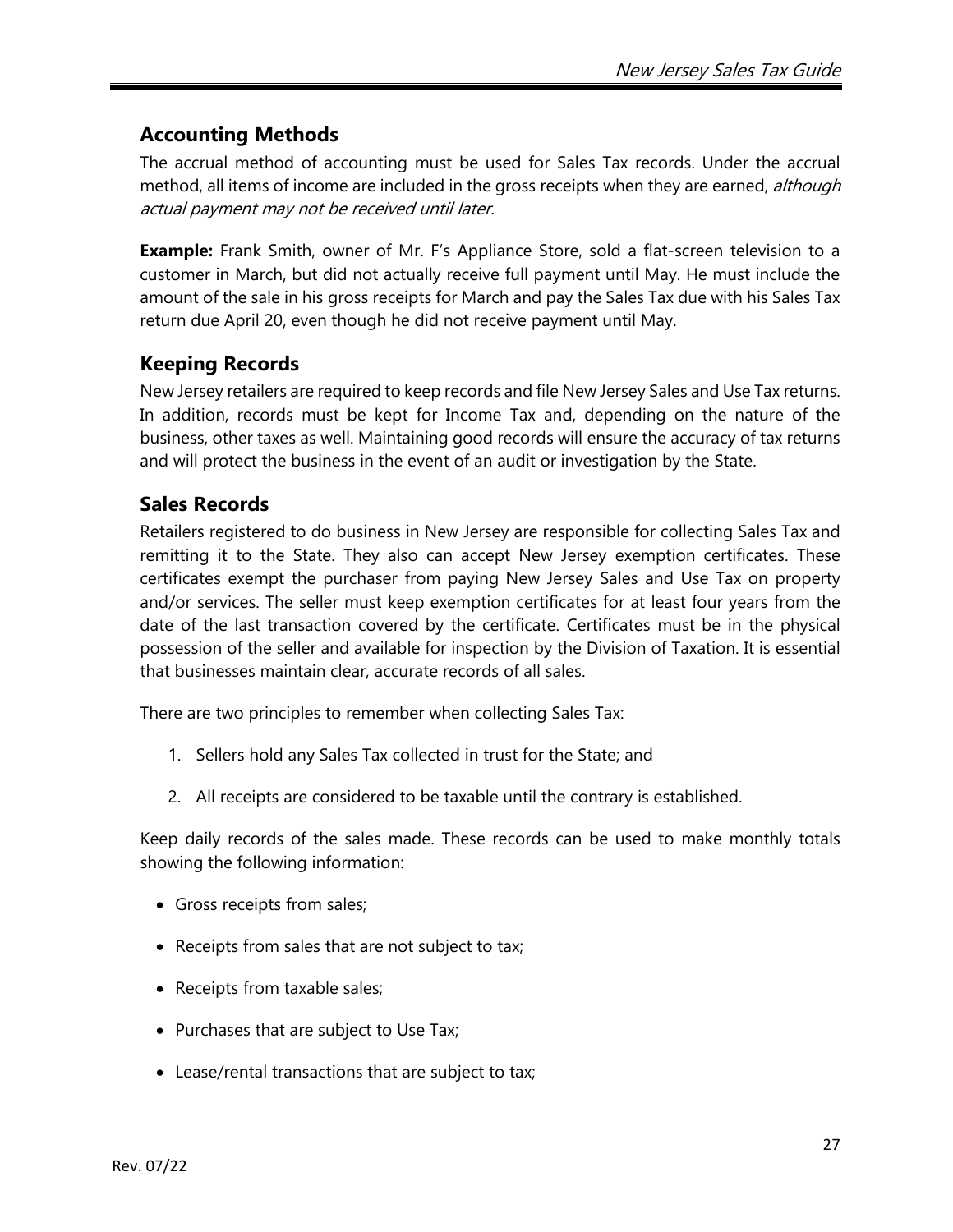• Amount of Sales Tax due the State (whether collected or billed).

Use the amounts from these totals to complete the monthly and/or quarterly tax returns.

### **Retention of Records**

All books, records, certificates, and other documents necessary to determine the tax liability to New Jersey must be available for inspection by the Division of Taxation for at least four years. If adequate records have not been kept, the State may estimate the tax liability of the business based on any available information, including external indicators.

### **Photocopies or Electronically Stored Records**

Books of account (cash books, ledgers, journals, etc.) must be kept. Photocopies or electronically stored records are not acceptable for audit purposes. However, if certain conditions are met, sales invoices, purchase invoices, credit memoranda, etc., may be photocopied or electronically stored to be kept for inspection. If a business intends to destroy the originals before the four year limit, written permission must be received from the Director of the Division of Taxation.

### **Data Processing Records**

Automatic data processing tax accounting can be used if it:

- Provides a method of producing visible records for verification;
- Traces any transaction back to the original source or forward to a final total;
- Has the ability to reconstruct transactions that do not have detailed printouts made at the time the transactions were processed;
- Provides an audit trail designed to identify underlying documents such as sales invoices, purchase invoices, credit memoranda, etc.; and
- Prepares a written general ledger with source references to coincide with financial reports for the tax reporting periods.

Keep records such as punched cards, magnetic tapes, flash drives and disks for at least four years. A description of the business system must be available and include:

- The application being performed;
- The procedures employed (flow charts, diagrams, etc.); and
- The controls used to ensure accuracy.

Document important changes in the system and their effective dates.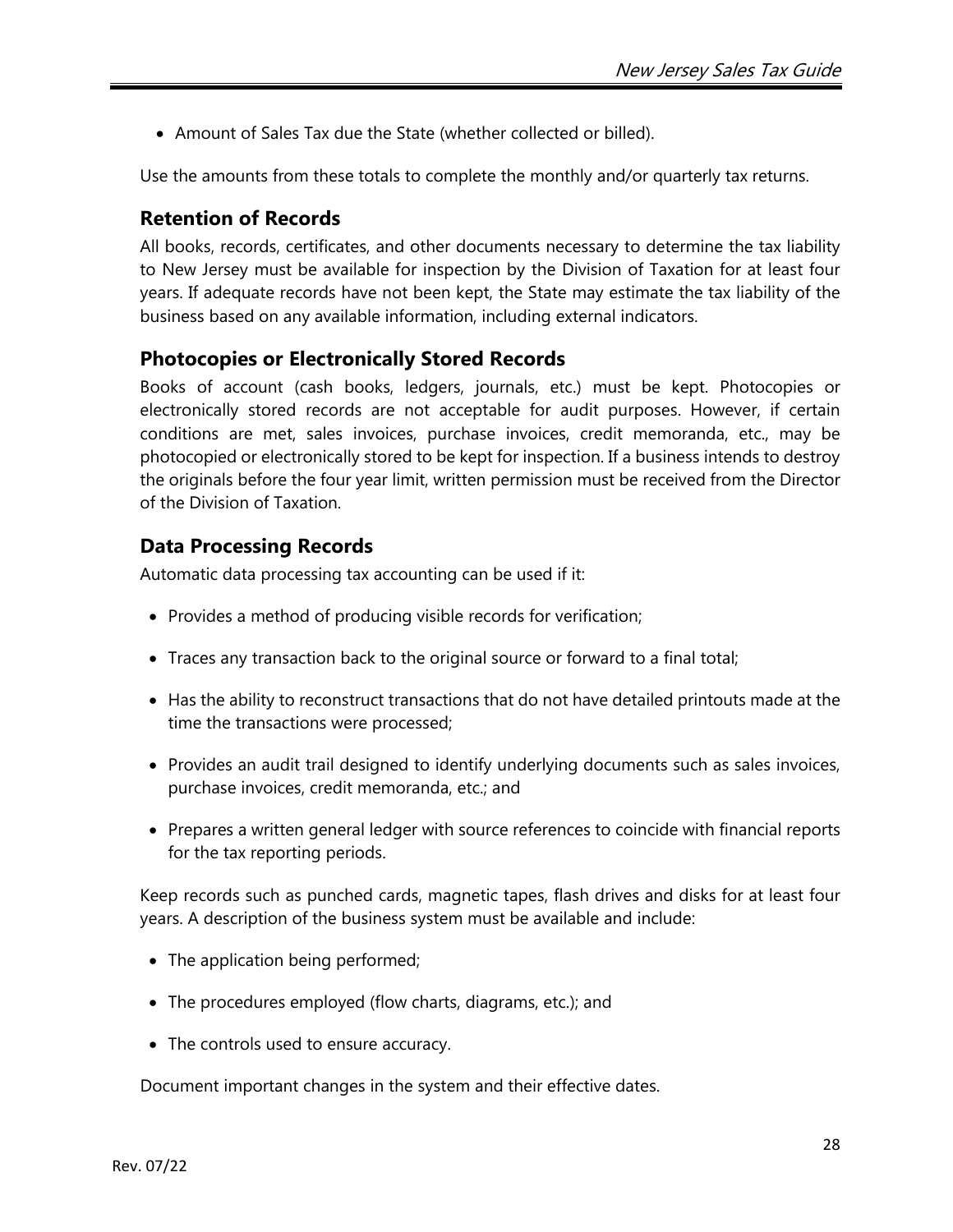# <span id="page-28-0"></span>**Other Taxes and Fees**

### **Atlantic City Luxury Sales Tax**

The Atlantic City Luxury Tax is imposed on certain rentals, sales, and services within Atlantic City. The Luxury Tax rate is 9% with the exception of alcoholic beverages sold by the drink, which are subject to a rate of 3%. If the item is subject to both taxes, the State Sales Tax rate is reduced to the extent that the city rate exceeds 6%, and the maximum combined Atlantic City rate and New Jersey rate cannot exceed 12.625%. In addition, certain room rentals in Atlantic City are subject to a 1% State Occupancy Fee. (See State Occupancy Fee and Municipal Occupancy Tax below.) For more information, see Atlantic City: Luxury Tax, New Jersey Sales [Tax & Other Fees.](http://www.state.nj.us/treasury/taxation/pdf/pubs/sales/anj17.pdf)

# **Cape May County Tourism Sales Tax**

Certain businesses in Cape May County must collect a 2% Tourism Sales Tax on predominantly tourism-related retail sales in addition to the State Sales Tax. At present, businesses in Wildwood, Wildwood Crest, and North Wildwood are required to collect the Tourism Sales Tax. "Tourism-related sales" include the following (if also taxable under the Sales and Use Tax Act):

- Hotel, motel, and transient accommodations such as short-term rentals of rooms, homes or other lodging\*;
- Food and drink sold by restaurants, taverns, and other similar establishments for consumption on or off the premises (including mobile sellers and other sellers of prepared food), or by caterers (but *not* including vending machine sales); and
- Admission charges to any place of amusement, including charges for admission to rides, sporting events and exhibitions, dramatic or musical arts performances, movie theaters, and cover charges to nightclubs and cabarets.

In addition to the Tourism Sales Tax, the rent for every occupancy of a room in a hotel, motel, and transient accommodations such as short-term rentals of rooms, homes or other lodging or similar facility that is subject to the New Jersey Sales Tax also is subject to a Tourism Assessment of 1.85% and a State Occupancy Fee of 3.15%. (See State Occupancy Fee and Municipal Occupancy Tax below.)

The law authorizes Wildwood, Wildwood Crest, and North Wildwood to adopt or amend an ordinance that imposes the 2% Tourism Sales Tax on charges for the rental of transient accommodations which occur in Wildwood, Wildwood Crest, and North Wildwood. The Cape May County Tourism Tax will apply to charges for the rental of [transient accommodations](https://nj.gov/treasury/taxation/pdf/pubs/tb/tb81r.pdf) on the first day of the first full month following 90 days after receipt of the ordinance by the State Treasurer.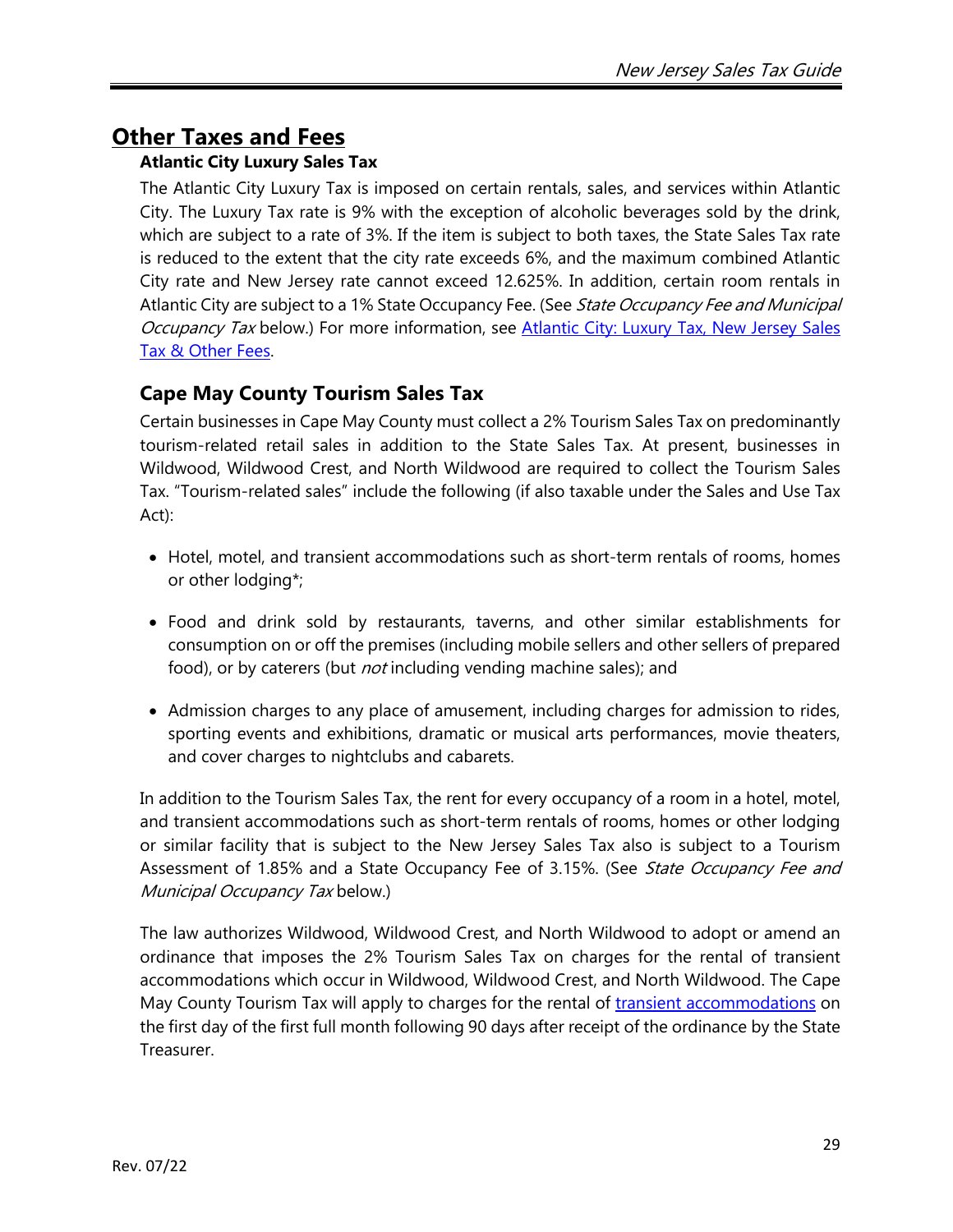### **State Occupancy Fee and Municipal Occupancy Tax**

An Occupancy Fee of 5% is imposed on the rent for every occupancy of a room in a hotel, motel, and transient accommodations such as short-term rentals of rooms, homes or other lodging or similar facility in most New Jersey municipalities. The fee is imposed at a lower rate in certain municipalities: 3.15% in Wildwood, Wildwood Crest, and North Wildwood; 1% in Newark, Jersey City, and Atlantic City. The fee applies to room rentals that are subject to New Jersey Sales Tax and is in addition to the Sales Tax.

A Municipal Occupancy Tax of up to 3% also may be imposed by any New Jersey municipality (other than Newark, Jersey City, Atlantic City, Wildwood, Wildwood Crest, and North Wildwood) that adopts an ordinance assessing the tax on occupancies in that municipality.

For more information, see [Hotel Occupancies and New Jersey](http://www.state.nj.us/treasury/taxation/pdf/pubs/sales/su13.pdf) Taxes.

### **Meadowlands Regional Hotel Use Assessment**

A Meadowlands Regional Hotel Use Assessment of 3% is imposed on the rent for every occupancy of a room in a hotel, motel or similar facility in the Hackensack Meadowlands District, including any hotels located on State-owned land. The district designated by the New Jersey Meadowlands Commission is a 30.4 square-mile area along the Hackensack River covering portions of 14 municipalities in Bergen and Hudson Counties.

The assessment applies to room rentals that are subject to New Jersey Sales Tax and is in addition to the Sales Tax and any other taxes or fees. For more information, see [Hotel](http://www.state.nj.us/treasury/taxation/pdf/pubs/sales/su13.pdf) [Occupancies and New Jersey Taxes.](http://www.state.nj.us/treasury/taxation/pdf/pubs/sales/su13.pdf)

### **Domestic Security Fee**

Motor vehicle rental companies doing business in New Jersey are required to pay a \$5 per day Domestic Security Fee for each rental day a motor vehicle is rented under agreements of 28 days or less. The fee is due for the quarter in which the rental agreement ends and is separate from and in addition to any Sales Tax due on the rental transaction. For more information, see the [Notice to Motor Vehicle Rental Companies.](http://www.state.nj.us/treasury/taxation/pdf/rentalnotice.pdf)

### **Motor Vehicle Tire Fee**

A fee of \$1.50 is imposed on the sale of new tires, including new tires that are component parts of a new or used motor vehicle that is either sold or leased, if the transaction is subject to New Jersey Sales Tax. The \$1.50 fee is imposed per tire, including the spare tire sold as part of a motor vehicle, and also applies to sales of new tires in connection with a repair or maintenance service. It does not apply to the sale of recapped tires. The tire fee must be collected from the purchaser by the retail seller and, in general, must be separately stated on any bill, invoice, receipt, or similar document.